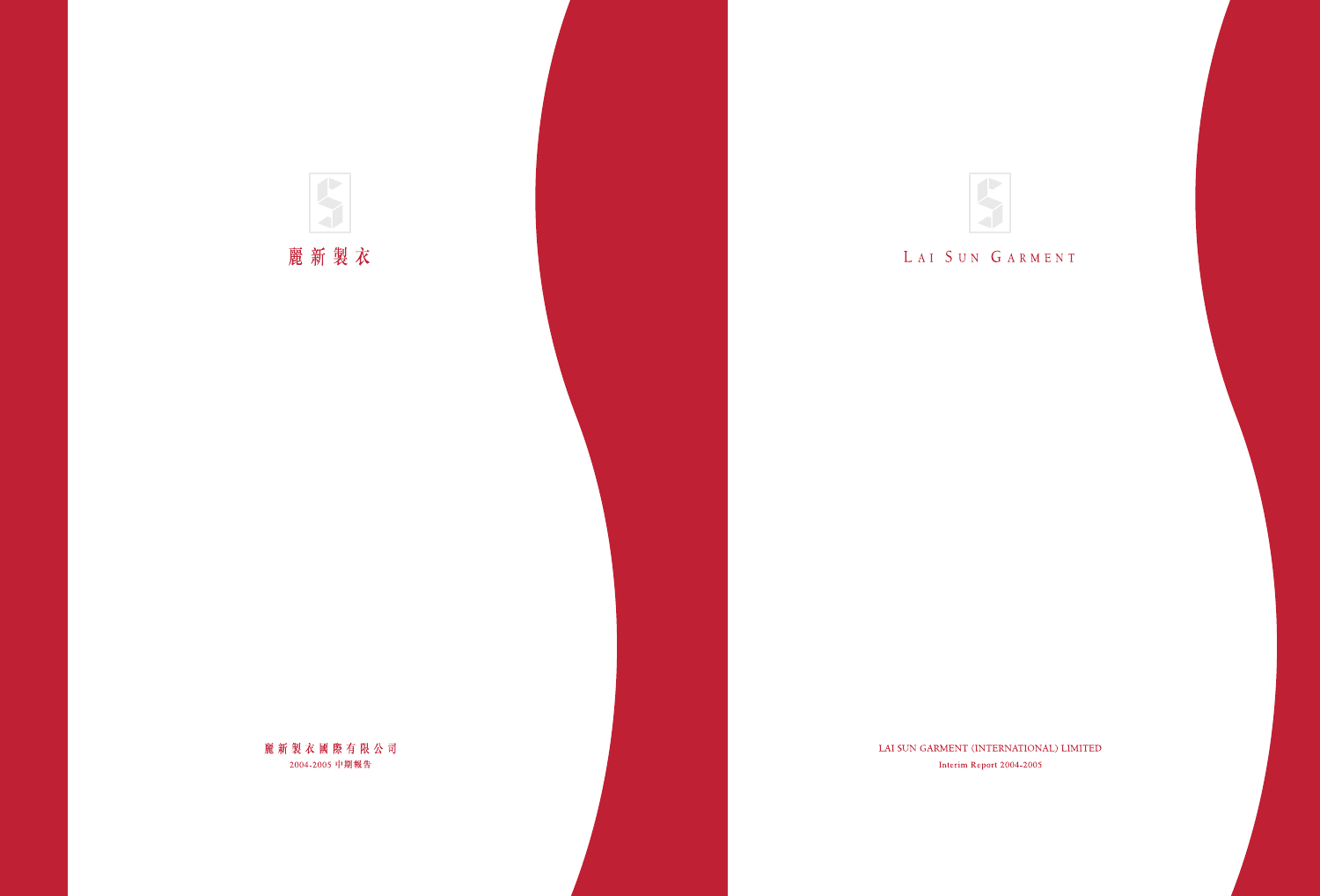# PLACE OF INCORPORATION

Hong Kong

# BOARD OF DIRECTORS

Lam Kin Ming (Deputy Chairman) Lam Kin Ngok, Peter (Deputy Chairman) Shiu Kai Wah Lee Po On Lam Kin Hong, Matthew U Po Chu Chiu Wai Lai Yuen Fong Lam Wai Kei, Vicky# Wan Yee Hwa, Edward\* Leung Shu Yin, William\* Chow Bing Chiu\* Lim Por Yen (Chairman and Managing Director) (passed away on 18th February, 2005)

1

Alternate Director to Madam Lai Yuen Fong

Independent Non-executive Directors

# COMPANY SECRETARY

Yeung Kam Hoi

# Lai Sun Garment (International) Limited

11/F Lai Sun Commercial Centre 680 Cheung Sha Wan Road Kowloon, Hong Kong Tel (852) 2741 0391 Fax (852) 2785 2775 Internet http://www.laisun.com E-mail advpr@laisun.com

Stock code on Hong Kong Stock Exchange: 191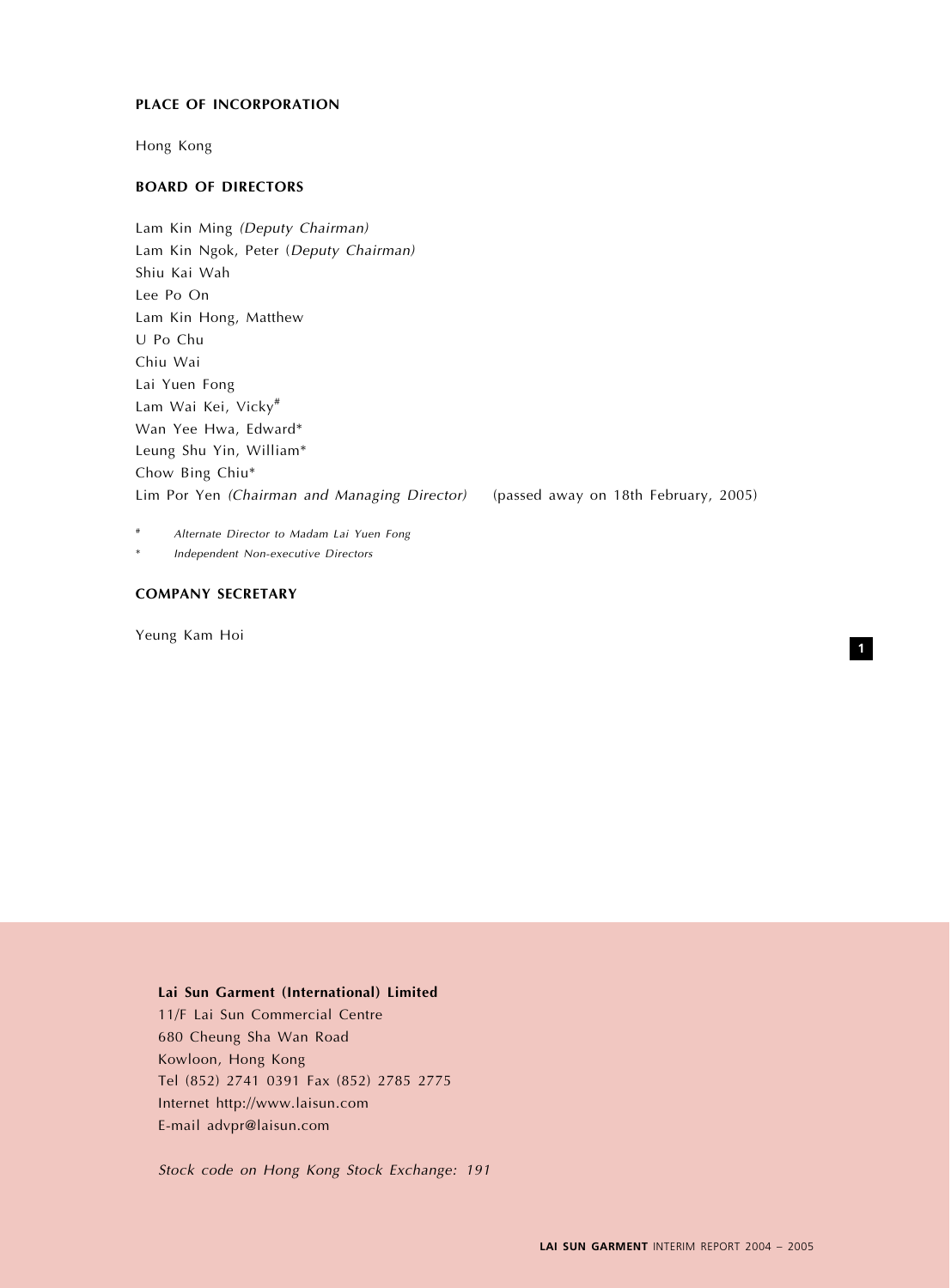# RESULTS

The Board of Directors of Lai Sun Garment (International) Limited (the ''Company'') announces the unaudited consolidated results of the Company and its subsidiaries (the "Group") for the six months ended 31st January, 2005 as follows:

# CONDENSED CONSOLIDATED PROFIT AND LOSS ACCOUNT

For the six months ended 31st January, 2005

|                                                            | Six months ended |                 |             |  |
|------------------------------------------------------------|------------------|-----------------|-------------|--|
|                                                            |                  | 31/1/2005       | 31/1/2004   |  |
|                                                            |                  | (Unaudited)     | (Unaudited) |  |
|                                                            | <b>Notes</b>     | <b>HK\$'000</b> | HK\$'000    |  |
| <b>TURNOVER</b>                                            | $\overline{2}$   | 286,357         | 533,662     |  |
| Cost of sales                                              |                  | (135, 946)      | (366, 052)  |  |
| Gross profit                                               |                  | 150,411         | 167,610     |  |
| Other revenue and gains                                    |                  | 20,783          | 17,291      |  |
| Selling and distribution costs                             |                  | (79, 050)       | (82, 677)   |  |
| Administrative expenses                                    |                  | (54, 982)       | (52, 893)   |  |
| Other operating expenses, net                              |                  | (9, 323)        | (10, 466)   |  |
| PROFIT FROM OPERATING ACTIVITIES                           | 3                | 27,839          | 38,865      |  |
| Finance costs                                              | 4                | (6,901)         | (6,385)     |  |
| Share of profits and losses of associates                  |                  | 37,353          | 105,461     |  |
| Negative goodwill recognised as income                     |                  | 13,657          | 9,576       |  |
| Gain/(loss) on deemed disposal of interest in an associate | 5                | 2,421,449       | (5, 614)    |  |
| PROFIT BEFORE TAX                                          |                  | 2,493,397       | 141,903     |  |
| Tax                                                        | 6                | (14, 480)       | (16, 213)   |  |
| PROFIT BEFORE MINORITY INTERESTS                           |                  | 2,478,917       | 125,690     |  |
| Minority interests                                         |                  | (8, 172)        | (4, 916)    |  |
| NET PROFIT FROM ORDINARY ACTIVITIES                        |                  |                 |             |  |
| ATTRIBUTABLE TO SHAREHOLDERS                               |                  | 2,470,745       | 120,774     |  |
| EARNINGS PER SHARE                                         | 7                |                 |             |  |
| <b>Basic</b>                                               |                  | HK\$1.7185      | HK\$0.0840  |  |
| Diluted                                                    |                  | N/A             | HK\$0.0839  |  |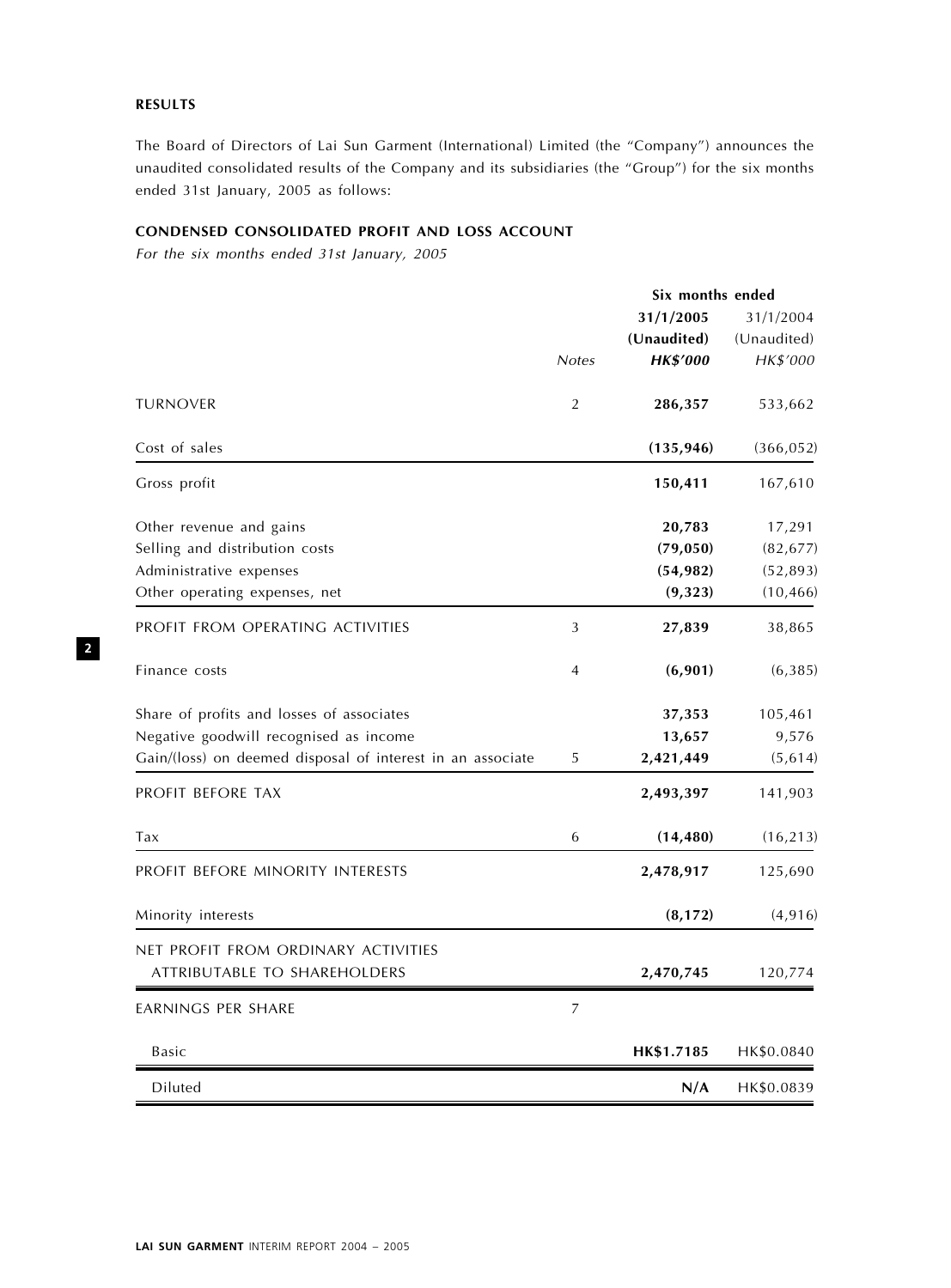# CONDENSED CONSOLIDATED BALANCE SHEET

31st January, 2005

|                                            |              | 31/1/2005       | 31/7/2004 |
|--------------------------------------------|--------------|-----------------|-----------|
|                                            |              | (Unaudited)     | (Audited) |
|                                            | <b>Notes</b> | <b>HK\$'000</b> | HK\$'000  |
| NON-CURRENT ASSETS                         |              |                 |           |
| Fixed assets                               |              | 27,161          | 21,241    |
| Investment properties                      |              | 265,680         | 265,680   |
| Properties under development               |              | 178,481         | 178,150   |
| Goodwill                                   |              | 62,917          | 71,907    |
| Interests in associates                    |              | 1,636,829       | 1,593,166 |
| Long term investment                       | 9            | 411,271         |           |
| Deferred tax assets                        |              | 8,926           | 13,398    |
|                                            |              | 2,591,265       | 2,143,542 |
| <b>CURRENT ASSETS</b>                      |              |                 |           |
| Short term investments                     |              | 27,202          | 24,250    |
| Inventories                                | 10           | 86,790          | 74,986    |
| Deposits and other receivables             |              | 31,881          | 23,166    |
| Trade receivables                          | 11           | 100,639         | 95,498    |
| Cash and cash equivalents                  |              | 213,168         | 182,539   |
|                                            |              | 459,680         | 400,439   |
| <b>CURRENT LIABILITIES</b>                 |              |                 |           |
| Other payables and accruals                |              | 83,368          | 116,519   |
| Trade and bills payables                   | 12           | 145,257         | 125,517   |
| Tax payable                                |              | 24,556          | 40,974    |
| Interest-bearing bank and other borrowings |              | 109,482         | 73,113    |
|                                            |              | 362,663         | 356,123   |
| <b>NET CURRENT ASSETS</b>                  |              | 97,017          | 44,316    |
| TOTAL ASSETS LESS CURRENT LIABILITIES      |              | 2,688,282       | 2,187,858 |
| NON-CURRENT LIABILITIES                    |              |                 |           |
| Note payable                               | 13           | 195,000         | 195,000   |
| Interest-bearing bank and other borrowings |              | 70,000          | 38,800    |
|                                            |              | 265,000         | 233,800   |
| MINORITY INTERESTS                         |              | 152,492         | 144,320   |
|                                            |              | 2,270,790       | 1,809,738 |
| CAPITAL AND RESERVES                       |              |                 |           |
| Issued capital                             |              | 718,855         | 718,855   |
| Reserves                                   |              | 1,551,935       | 1,090,883 |
|                                            |              | 2,270,790       | 1,809,738 |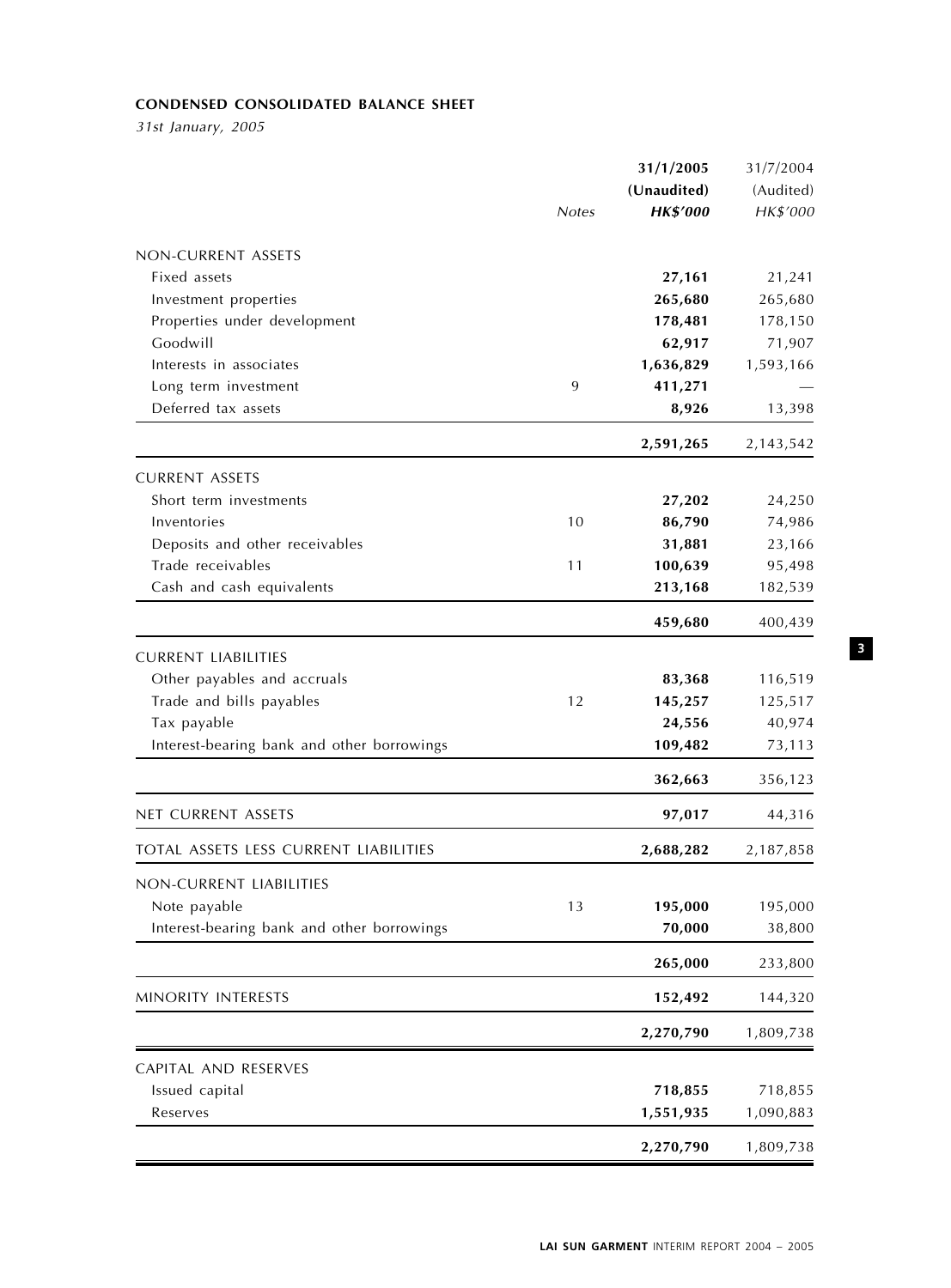# CONDENSED CONSOLIDATED STATEMENT OF CHANGES IN EQUITY

For the six months ended 31st January, 2005

|                                            | <b>Issued</b><br>capital<br><b>HK\$'000</b> | account<br><b>HK\$'000</b> | Share Fixed asset<br>premium revaluation<br>reserve<br><b>HK\$'000</b> | Capital<br>reserve<br><b>HK\$′000</b> | reserve<br><b>HK\$'000</b> | Exchange<br>reserve<br><b>HK\$'000</b> | General fluctuation Accumulated<br>losses<br><b>HK\$'000</b> | Total<br><b>HK\$'000</b> |
|--------------------------------------------|---------------------------------------------|----------------------------|------------------------------------------------------------------------|---------------------------------------|----------------------------|----------------------------------------|--------------------------------------------------------------|--------------------------|
| At 31st July, 2004 and<br>1st August, 2004 |                                             |                            |                                                                        |                                       |                            |                                        |                                                              |                          |
| (Audited)                                  |                                             | 718,855 1,119,738          |                                                                        | 65,340 4,311,182                      | $57^*$                     | $28,214$ <sup>*</sup>                  | $(4,433,648)^*$ 1,809,738                                    |                          |
| Released upon deemed                       |                                             |                            |                                                                        |                                       |                            |                                        |                                                              |                          |
| disposal of interest in an                 |                                             |                            |                                                                        |                                       |                            |                                        |                                                              |                          |
| associate                                  |                                             |                            |                                                                        | (1,993,385)                           | (57)                       | (16, 736)                              |                                                              | (2,010,178)              |
| Transfer upon deemed                       |                                             |                            |                                                                        |                                       |                            |                                        |                                                              |                          |
| disposal of interest in an                 |                                             |                            |                                                                        |                                       |                            |                                        |                                                              |                          |
| associate                                  |                                             |                            |                                                                        | (358, 301)                            |                            |                                        | 358,301                                                      |                          |
| Exchange realignments:                     |                                             |                            |                                                                        |                                       |                            |                                        |                                                              |                          |
| Subsidiaries                               |                                             |                            |                                                                        |                                       |                            | (45)                                   |                                                              | (45)                     |
| Associates                                 |                                             |                            |                                                                        |                                       |                            | 530                                    |                                                              | 530                      |
| Net profit for the period                  |                                             |                            |                                                                        |                                       |                            |                                        | 2,470,745                                                    | 2,470,745                |
| At 31st January, 2005                      |                                             |                            |                                                                        |                                       |                            |                                        |                                                              |                          |
| (Unaudited)                                |                                             | 718,855 1,119,738*         |                                                                        | 65,340* 1,959,496*                    | —*                         | 11,963*                                | $(1,604,602)^*$ 2,270,790                                    |                          |

\* These reserve accounts comprise the consolidated reserves of HK\$1,551,935,000 (as at 31st July, 2004: HK\$1,090,883,000) in the condensed consolidated balance sheet.

|                                                                                              | Issued<br>capital<br>HK\$'000 | account<br>HK\$'000 | Share Fixed asset<br>premium revaluation revaluation<br>reserve<br>HK\$'000 | Investment<br>property<br>reserve<br>HK\$'000 | Capital<br>reserve | reserve<br>HK\$'000 HK\$'000 | Exchange<br>reserve<br>HK\$'000 | General fluctuation Accumulated<br>losses<br>HK\$'000 | Total<br>HK\$'000 |
|----------------------------------------------------------------------------------------------|-------------------------------|---------------------|-----------------------------------------------------------------------------|-----------------------------------------------|--------------------|------------------------------|---------------------------------|-------------------------------------------------------|-------------------|
| At 31st July, 2003<br>and 1st August,<br>2003 (Audited)<br>Released upon<br>disposal of      |                               | 718,855 1,119,738   | 67,326                                                                      |                                               | $-4,335,194$       | 57                           | 28,652                          | $(4,559,509)$ 1,710,313                               |                   |
| investment<br>properties<br>Deficit charged to<br>profit and loss                            |                               |                     |                                                                             | (735)                                         |                    |                              |                                 |                                                       | (735)             |
| account on<br>revaluation of<br>investment<br>properties<br>Released upon<br>deemed disposal |                               |                     |                                                                             | 735                                           |                    |                              |                                 |                                                       | 735               |
| of interest in<br>an associate<br>Released upon                                              |                               |                     |                                                                             |                                               | (19, 612)          |                              | (4)                             |                                                       | (19,616)          |
| deregistration of a<br>subsidiary<br>Exchange                                                |                               |                     |                                                                             |                                               | (4,400)            |                              |                                 |                                                       | (4,400)           |
| realignments:<br>Subsidiaries<br>Associates<br>Net profit for the                            |                               |                     |                                                                             |                                               |                    |                              | (470)<br>475                    |                                                       | (470)<br>475      |
| period                                                                                       |                               |                     |                                                                             |                                               |                    |                              |                                 | 120,774                                               | 120,774           |
| At 31st January,<br>2004 (Unaudited)                                                         |                               | 718,855 1,119,738   | 67,326                                                                      |                                               | $-4,311,182$       | 57                           | 28,653                          | $(4,438,735)$ 1,807,076                               |                   |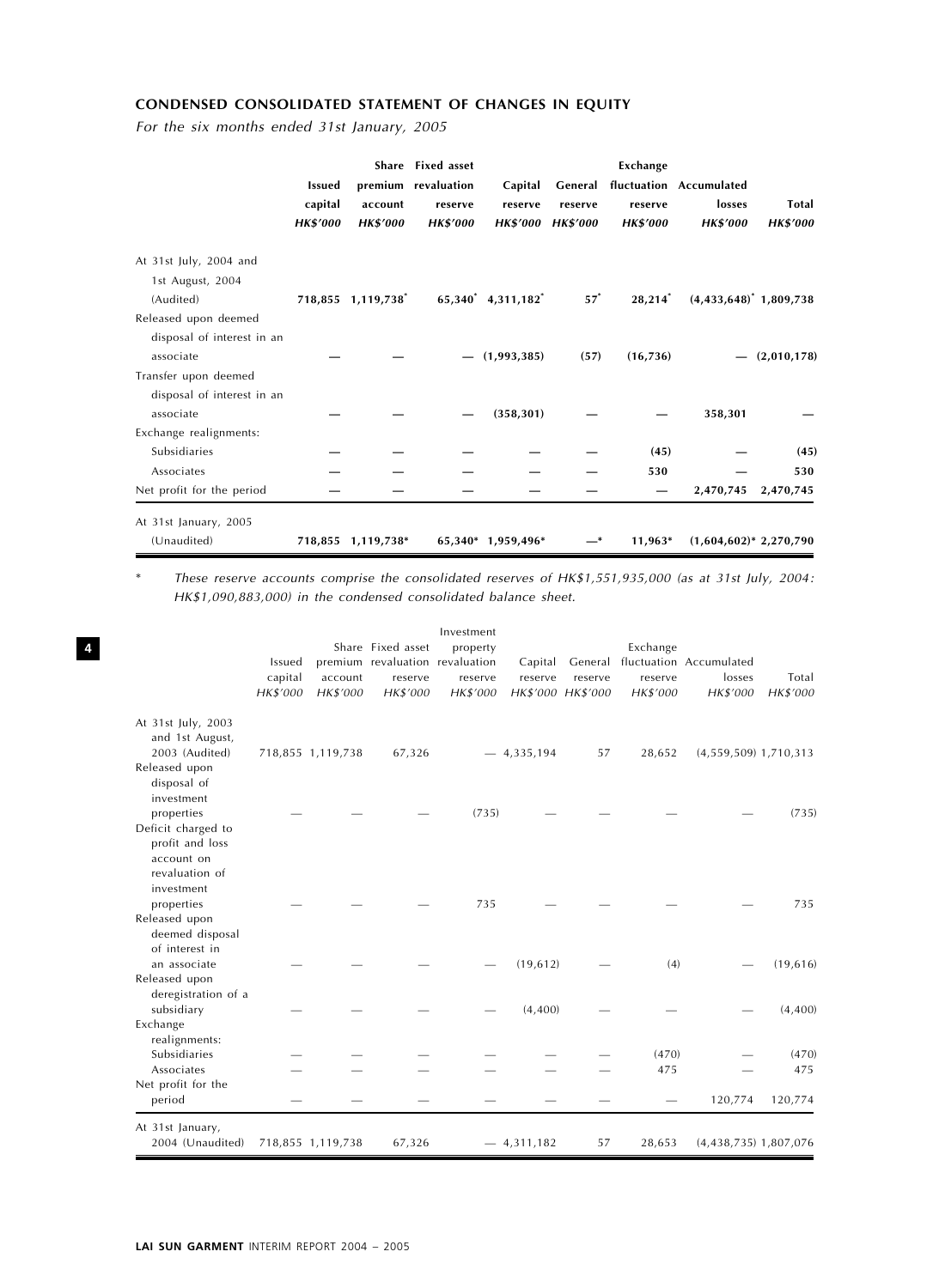# CONDENSED CONSOLIDATED CASH FLOW STATEMENT

For the six months ended 31st January, 2005

|                                                     | Six months ended |             |  |
|-----------------------------------------------------|------------------|-------------|--|
|                                                     | 31/1/2005        | 31/1/2004   |  |
|                                                     | (Unaudited)      | (Unaudited) |  |
|                                                     | <b>HK\$'000</b>  | HK\$'000    |  |
| NET CASH INFLOW/(OUTFLOW) FROM OPERATING ACTIVITIES | (20, 726)        | 21,183      |  |
| NET CASH OUTFLOW FROM INVESTING ACTIVITIES          | (9,358)          | (3)         |  |
| NET CASH INFLOW/(OUTFLOW) FROM FINANCING ACTIVITIES | 60,018           | (15, 384)   |  |
| INCREASE IN CASH AND CASH EQUIVALENTS               | 29,934           | 5,796       |  |
| Cash and cash equivalents at beginning of period    | 180,307          | 97,245      |  |
| Effect of foreign exchange rate changes, net        | 45               | 252         |  |
| CASH AND CASH EQUIVALENTS AT END OF PERIOD          | 210,286          | 103,293     |  |
| ANALYSIS OF BALANCES OF CASH AND CASH EQUIVALENTS   |                  |             |  |
| Cash and bank balances                              | 213,168          | 104,515     |  |
| Bank overdrafts                                     | (2,882)          | (1,222)     |  |
|                                                     | 210,286          | 103,293     |  |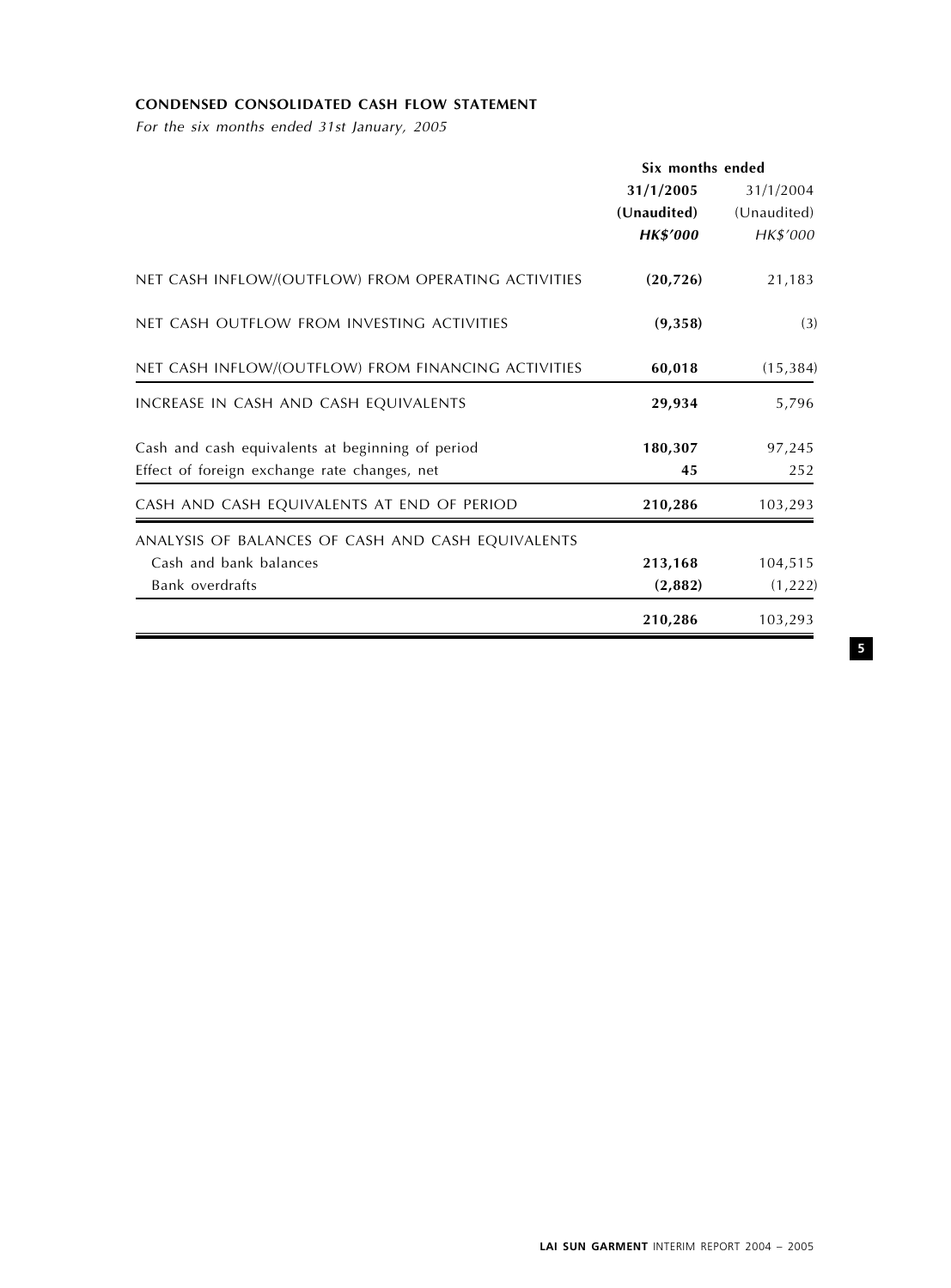# CONDENSED BALANCE SHEET OF THE COMPANY

31st January, 2005

|                                            | 31/1/2005       | 31/7/2004 |
|--------------------------------------------|-----------------|-----------|
|                                            | (Unaudited)     | (Audited) |
| Note                                       | <b>HK\$'000</b> | HK\$'000  |
| NON-CURRENT ASSETS                         |                 |           |
| Fixed assets                               | 5,103           | 5,373     |
| Investment properties                      | 74,980          | 74,980    |
| Interests in subsidiaries                  | 600,703         | 601,424   |
| Interests in associates                    | 361,348         | 406,297   |
| Long term investment                       | 372,528         |           |
|                                            | 1,414,662       | 1,088,074 |
| <b>CURRENT ASSETS</b>                      |                 |           |
| Short term investments                     | 27,202          | 24,250    |
| Deposits and other receivables             | 3,204           | 2,263     |
| Trade receivables                          | 93,773          | 84,933    |
| Cash and cash equivalents                  | 67,394          | 22,002    |
|                                            | 191,573         | 133,448   |
| <b>CURRENT LIABILITIES</b>                 |                 |           |
| Other payables and accruals                | 14,673          | 24,012    |
| Trade and bills payables                   | 98,103          | 91,633    |
| Tax payable                                | 3,031           | 17,949    |
| Interest-bearing bank and other borrowings | 73,000          | 30,010    |
|                                            | 188,807         | 163,604   |
| NET CURRENT ASSETS/(LIABILITIES)           | 2,766           | (30, 156) |
| TOTAL ASSETS LESS CURRENT LIABILITIES      | 1,417,428       | 1,057,918 |
| NON-CURRENT LIABILITIES                    |                 |           |
| Note payable                               | 195,000         | 195,000   |
| Interest-bearing bank and other borrowings | 70,000          | 38,800    |
|                                            | 265,000         | 233,800   |
|                                            | 1,152,428       | 824,118   |
| CAPITAL AND RESERVES                       |                 |           |
| Issued capital                             | 718,855         | 718,855   |
| Reserves<br>14                             | 433,573         | 105,263   |
|                                            | 1,152,428       | 824,118   |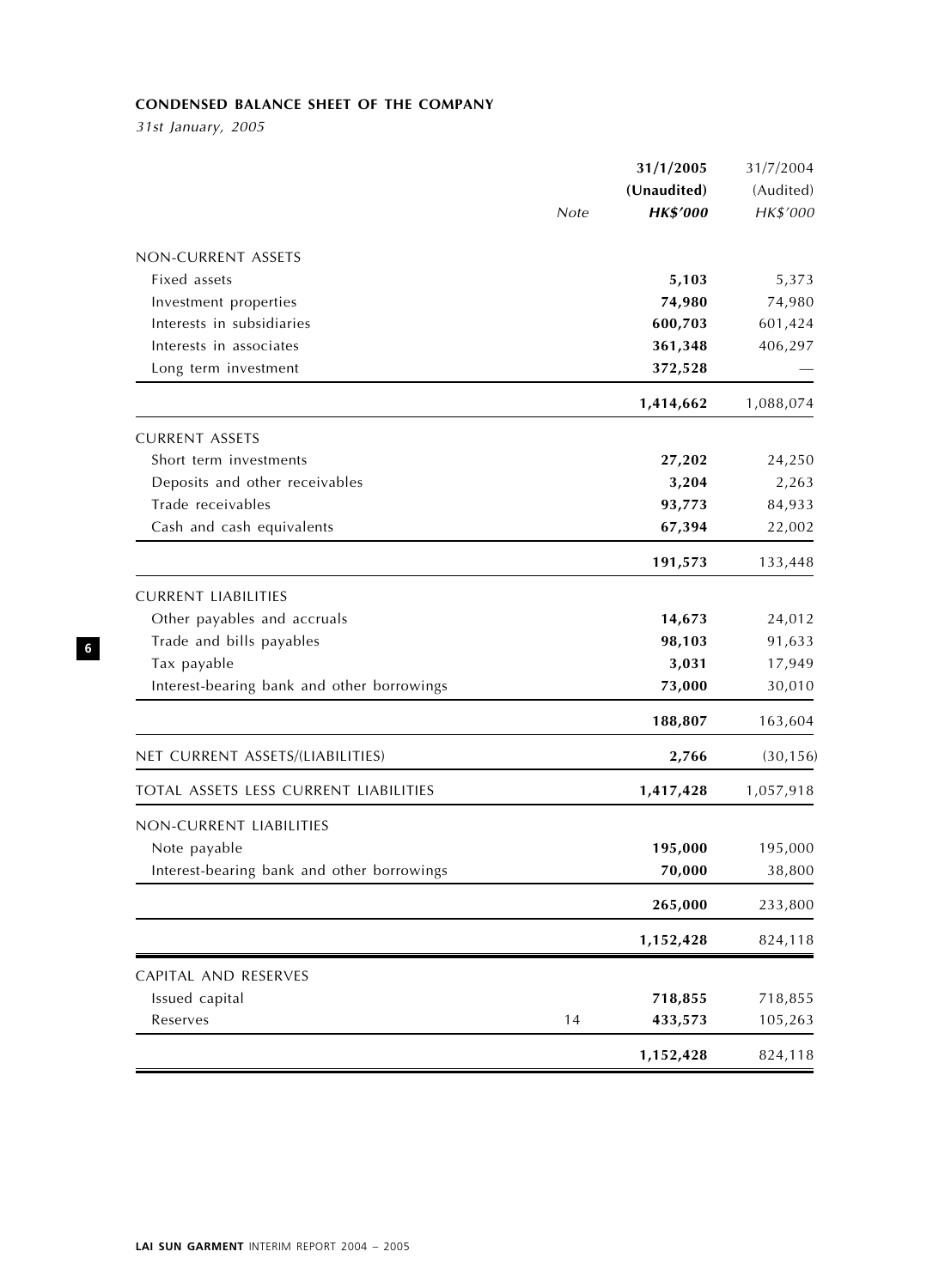# NOTES TO CONDENSED CONSOLIDATED FINANCIAL STATEMENTS

## 1. BASIS OF PREPARATION AND ACCOUNTING POLICIES

These unaudited condensed consolidated interim financial statements of the Group have been prepared in accordance with Statement of Standard Accounting Practice 25 ''Interim financial reporting'', issued by the Hong Kong Institute of Certified Public Accountants.

The accounting policies and basis of presentation used in the preparation of these interim financial statements are consistent with those used in the audited financial statements of the Group for the year ended 31st July, 2004.

#### 2. TURNOVER AND SEGMENTAL INFORMATION

#### (a) Business segments

The following table presents revenue and profit/(loss) for the Group's business segments.

|                                                                                       |                            | Six months ended $31/1/2005$<br>(Unaudited) |                            |                                                                                                    |                           | (Unaudited)  | Six months ended 31/1/2004 |                                |
|---------------------------------------------------------------------------------------|----------------------------|---------------------------------------------|----------------------------|----------------------------------------------------------------------------------------------------|---------------------------|--------------|----------------------------|--------------------------------|
|                                                                                       | External<br>sales          | revenue                                     | revenue                    | Other Segment Segment<br>results<br>HK\$'000 HK\$'000 HK\$'000 HK\$'000 HK\$'000 HK\$'000 HK\$'000 | External<br>sales         | revenue      | Other Segment<br>revenue   | Segment<br>results<br>HK\$'000 |
| Manufacture and sale of<br>garments<br>Property investment<br>Other operations        | 263,373<br>9,697<br>13,287 | 16,198                                      | 279,571<br>9,697<br>13,287 | 15,089<br>8,580<br>2,550                                                                           | 518,008<br>7,986<br>7,668 | 5,357<br>842 | 523,365<br>8,828<br>7,668  | 24,074<br>7,719<br>(817)       |
|                                                                                       | 286,357                    | 16,198                                      | 302,555                    | 26,219                                                                                             | 533,662                   | 6,199        | 539,861                    | 30,976                         |
| Interest income and<br>unallocated other revenue<br>and gains<br>Unallocated expenses |                            |                                             |                            | 4,585<br>(2,965)                                                                                   |                           |              |                            | 11,092<br>(3,203)              |
| PROFIT FROM OPERATING<br><b>ACTIVITIES</b>                                            |                            |                                             |                            | 27,839                                                                                             |                           |              |                            | 38,865                         |

#### (b) Geographical segments

The following table presents revenue for the Group's geographical segments.

|                          | Six months ended $31/1/2005$ |                 |                 | Six months ended 31/1/2004 |          |          |
|--------------------------|------------------------------|-----------------|-----------------|----------------------------|----------|----------|
|                          |                              | (Unaudited)     |                 | (Unaudited)                |          |          |
|                          | External                     | Other           | Segment         | External                   | Other    | Segment  |
|                          | sales                        | revenue         | revenue         | sales                      | revenue  | revenue  |
|                          | <b>HK\$′000</b>              | <b>HK\$'000</b> | <b>HK\$'000</b> | HK\$'000                   | HK\$'000 | HK\$'000 |
| Hong Kong                | 121,590                      | 730             | 122,320         | 138,995                    | 1.233    | 140,228  |
| Mainland China           | 108,254                      | 15.468          | 123,722         | 116.503                    | 4.966    | 121.469  |
| United States of America | 56,513                       |                 | 56,513          | 278.164                    |          | 278.164  |
|                          | 286,357                      | 16.198          | 302.555         | 533.662                    | 6,199    | 539,861  |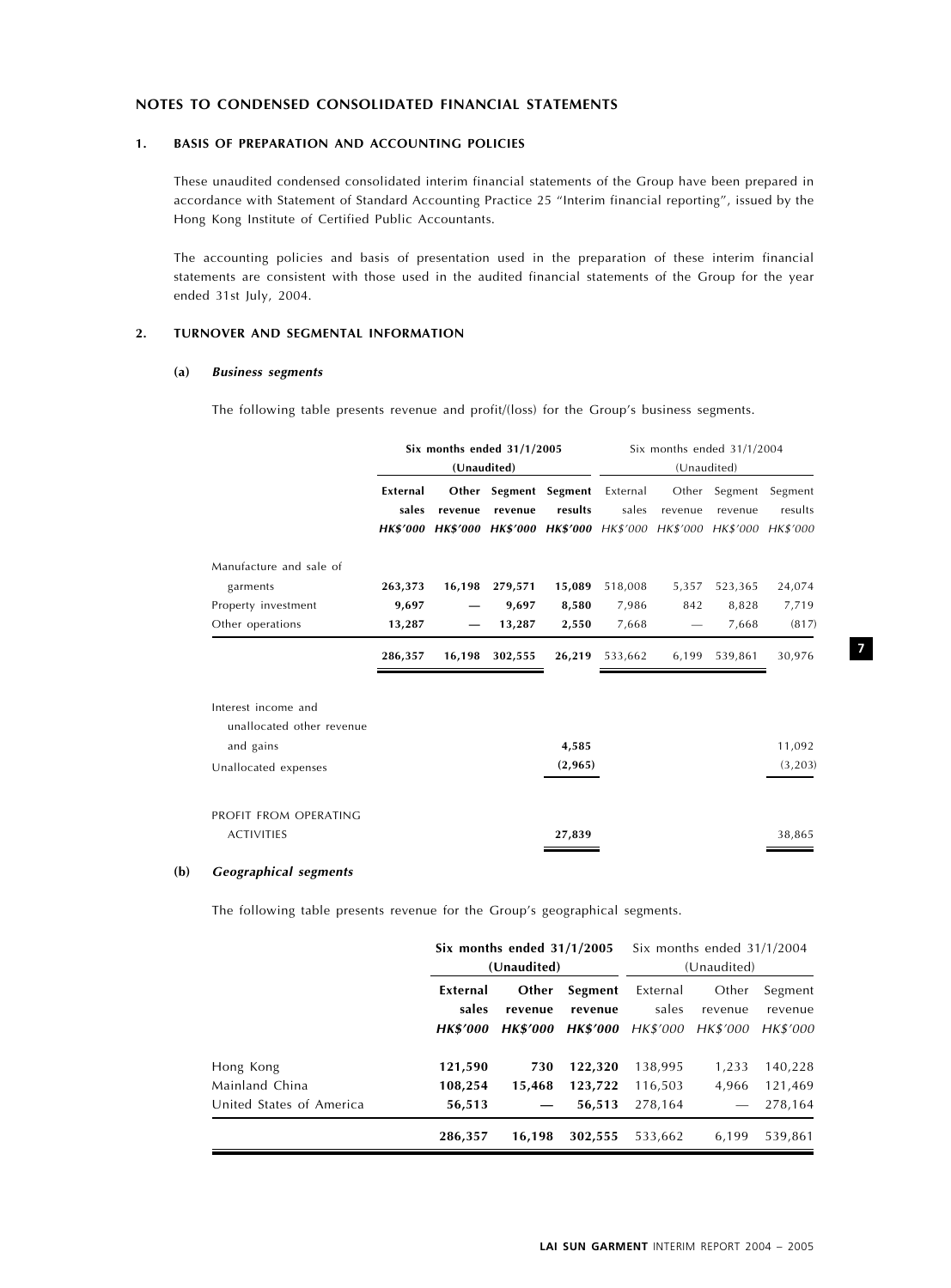# 3. PROFIT FROM OPERATING ACTIVITIES

This is arrived at after charging/(crediting):

|                                                         | Six months ended |             |  |
|---------------------------------------------------------|------------------|-------------|--|
|                                                         | 31/1/2005        | 31/1/2004   |  |
|                                                         | (Unaudited)      | (Unaudited) |  |
|                                                         | <b>HK\$'000</b>  | HK\$'000    |  |
| Depreciation                                            | 4,099            | 3,156       |  |
| Amortisation of goodwill on acquisition of subsidiaries | 8,990            | 8,990       |  |
| Unrealised gains on short term investments              | (2,952)          | (5,753)     |  |
| Gain on disposal of fixed assets                        | (14)             |             |  |
| Gain on disposal of investment properties               |                  | (735)       |  |
| Deficit on revaluation of investment properties         |                  | 735         |  |
| Gain on deregistration of a subsidiary                  |                  | (4,400)     |  |

#### 4. FINANCE COSTS

The amount represented interest on bank loans, bank overdrafts and other borrowings and note payable which were wholly repayable within five years.

#### 5. GAIN/(LOSS) ON DEEMED DISPOSAL OF INTEREST IN AN ASSOCIATE

On 7th December, 2004, Lai Sun Development Company Limited ("LSD"), a then associate of the Group, allotted and issued approximately 9,000 million new ordinary shares of LSD at a price of HK\$0.50 per share to the bondholders of LSD and eSun Holdings Limited as part of the settlement package for the settlement of indebtedness owed by LSD to its bondholders and eSun Holdings Limited. As a result, the Group's interest in LSD was diluted from approximately 42.25% to approximately 12.42% on the same date, which constituted a deemed disposal by the Group of its interest in LSD. The Group's share of LSD's unaudited consolidated net assets was increased by and to approximately HK\$411 million. After taking into account the various reserves released to the unaudited condensed consolidated profit and loss account of the Group of approximately HK\$2,010 million, the Group's gain on the deemed disposal of its equity interest in LSD amounted to approximately HK\$2,421 million. In addition, an amount of unaudited consolidated capital reserve of the Group of approximately HK\$358 million, which was previously transferred from the Group's consolidated retained earnings to its consolidated capital reserve upon the redemption by LSD of its preference shares in the prior years, was transferred back to the Group's unaudited consolidated retained earnings as at 31st January, 2005. As at 31st January, 2005, the remaining 12.42% equity interest in LSD held by the Group was treated as a long term investment in the Group's unaudited condensed consolidated financial statements for the six months ended 31st January, 2005.

The amount for the six months ended 31st January, 2004 represented the Group's loss on deemed disposal of its interest in Lai Fung Holdings Limited (''Lai Fung''), an associate of the Group, arising from the exercise of Lai Fung's share options during that period.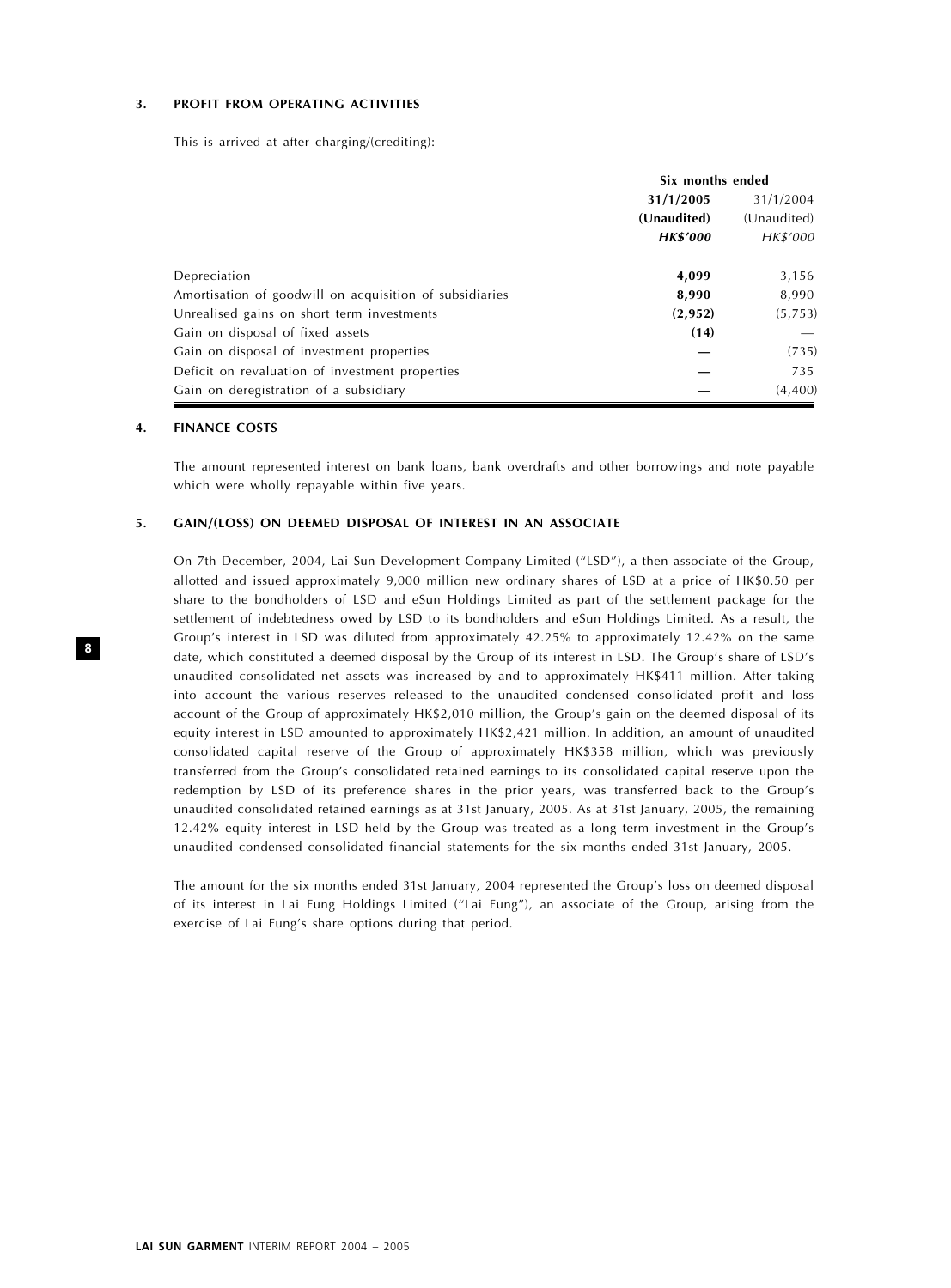## 6. TAX

Hong Kong profits tax has been provided at the rate of 17.5% (2004: 17.5%) on the estimated assessable profits arising in Hong Kong during the period.

Taxes on profits assessable elsewhere have been calculated at the rates of tax prevailing in places in which the Group operates, based on existing legislation, interpretations and practices in respect thereof.

|                                         | Six months ended |             |  |
|-----------------------------------------|------------------|-------------|--|
|                                         | 31/1/2005        | 31/1/2004   |  |
|                                         | (Unaudited)      | (Unaudited) |  |
|                                         | <b>HK\$'000</b>  | HK\$'000    |  |
| Group:                                  |                  |             |  |
| Current tax - Hong Kong                 | 2,000            | 4,900       |  |
| Deferred tax                            | 4,472            | 4,161       |  |
|                                         | 6,472            | 9,061       |  |
| Share of tax attributable to associates | 8,008            | 7,152       |  |
| Tax charge for the period               | 14,480           | 16,213      |  |

#### 7. EARNINGS PER SHARE

The calculation of basic earnings per share is based on the net profit attributable to shareholders for the period of HK\$2,470,745,000 (2004: HK\$120,774,000) and the weighted average of 1,437,709,710 (2004: 1,437,709,710) ordinary shares in issue during the period.

The diluted earnings per share amount for the six months ended 31st January, 2005 has not been disclosed as no diluting event existed during the period.

For the six months ended 31st January, 2004, the calculation of diluted earnings per share was based on the adjusted net profit attributable to shareholders for the six months ended 31st January, 2004 of HK\$120,562,000 and the weighted average of 1,437,709,710 ordinary shares in issue during the six months ended 31st January, 2004.

The adjusted net profit attributable to shareholders for the six months ended 31st January, 2004 was calculated based on the net profit attributable to shareholders for the six months ended 31st January, 2004 of HK\$120,774,000 less the dilution in the results of Lai Fung attributable to the Group by HK\$212,000 arising from the deemed exercise of all Lai Fung's share options being outstanding during the six months ended 31st January, 2004.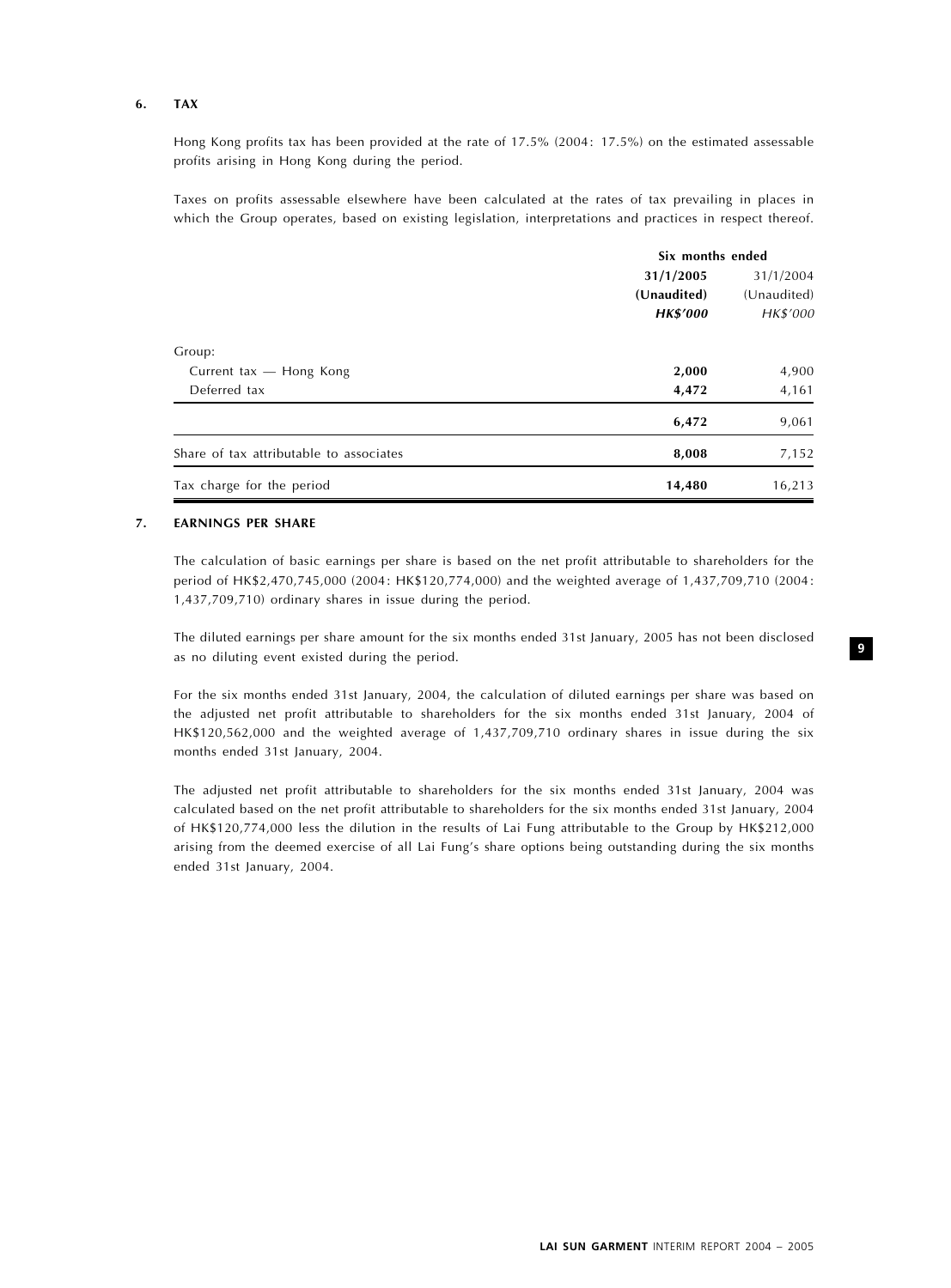## 8. RELATED PARTY TRANSACTIONS

|                                            |              | Six months ended |             |  |
|--------------------------------------------|--------------|------------------|-------------|--|
|                                            |              | 31/1/2005        | 31/1/2004   |  |
|                                            |              | (Unaudited)      | (Unaudited) |  |
|                                            | <b>Notes</b> | <b>HK\$'000</b>  | HK\$'000    |  |
| Interest expenses payable to a shareholder | (i)          | 5,938            | 5,293       |  |
| Rental expenses payable to associates      | (ii)         | 3,256            | 3,005       |  |

(a) During the period, the Group had the following material transactions with related parties:

Notes:

- (i) Interest expenses were charged at the best lending rate quoted by a designated bank in Hong Kong in respect of the note payable and an amount due to Mr. Lim Por Yen (deceased).
- (ii) Rental expenses were payable to the associates pursuant to the respective lease agreements.
- (b) (i) During the period, Mr. Lam Kin Ngok, Peter, an executive director and a substantial shareholder of the Company, has granted a loan of HK\$70 million to the Company which was remained outstanding as at 31st January, 2005 and included in the Group's other borrowings. The loan is unsecured, bears interest at the best lending rate quoted by a designated bank in Hong Kong and is not repayable within one year.
	- (ii) Mr. Lim Por Yen (deceased), a former executive director and substantial shareholder of the Company, granted a loan facility up to HK\$100 million to the Company. The facility is unsecured, bears interest at the best lending rate quoted by a designated bank in Hong Kong and will expire on 30th November, 2005. As at 31st January, 2005, the outstanding balance was HK\$33 million (As at 31st July, 2004: HK\$38.8 million) and was included in the Group's other borrowings.

#### 9. LONG TERM INVESTMENT

During the period, the Group's equity interest in LSD was reduced from 42.25% to 12.42%, details of which are set out in note 5 to the unaudited condensed consolidated financial statements. Accordingly, the Group's equity interest in LSD was reclassified from interest in an associate to long term investment.

#### 10. INVENTORIES

|                  | 31/1/2005<br>(Unaudited)<br><b>HK\$'000</b> | 31/7/2004<br>(Audited)<br>HK\$'000 |
|------------------|---------------------------------------------|------------------------------------|
| Raw materials    | 8,734                                       | 10,225                             |
| Work in progress | 286                                         | 511                                |
| Finished goods   | 77,770                                      | 64,250                             |
|                  | 86,790                                      | 74,986                             |

The carrying amount of the Group's inventories carried at net realisable value included in the above balance was HK\$19,750,000 (As at 31st July, 2004: HK\$27,467,000).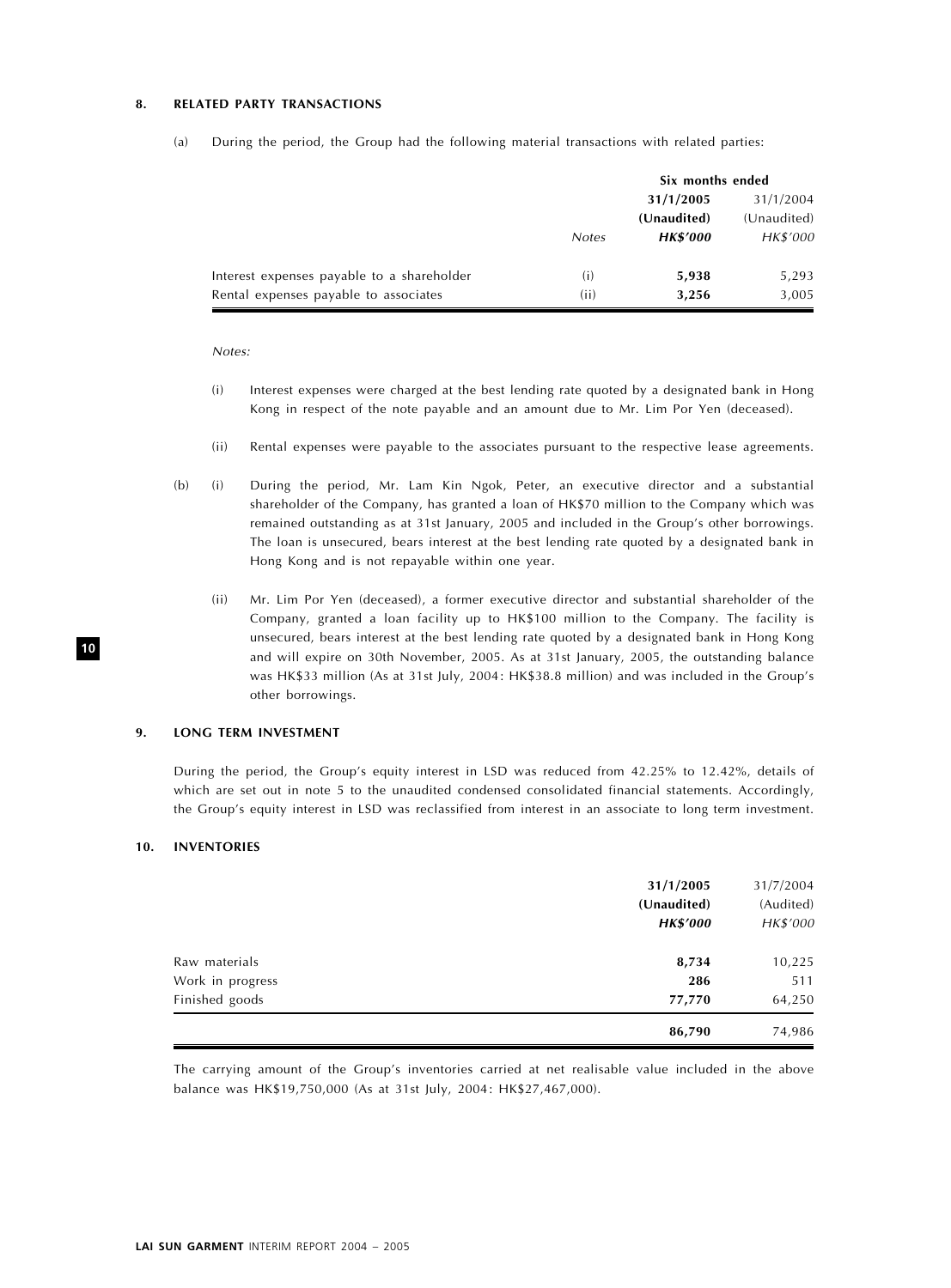# 11. TRADE RECEIVABLES

The credit term extended by the Group to trade debtors is normally within 30 days to 180 days.

Crocodile Garments Limited (''CGL'') and its subsidiaries (collectively the ''CGL Group''), a listed subgroup of the Company, maintain their own sets of credit policies. Other than cash sales made by the CGL Group at their retail outlets, trading terms with wholesale customers are to a large extent on credit, except that advance payments are normally required from new customers. Invoices are normally payable within 30 days from the date of issuance. However, the payment terms are extended up to 90 days for certain wellestablished customers. Each customer has been assigned of a designated credit limit.

The Group seeks to maintain strict control over its outstanding receivables to minimise credit risk. Overdue balances are regularly reviewed by senior management.

An aged analysis of trade receivables, based on invoice date, as at 31st January, 2005 is as follows:

|                      | 31/1/2005<br>(Unaudited)<br><b>HK\$'000</b> | 31/7/2004<br>(Audited)<br>HK\$'000 |
|----------------------|---------------------------------------------|------------------------------------|
| Current to 90 days   | 30,250                                      | 24,553                             |
| 91 days to 180 days  | 1,105                                       | 11,738                             |
| 181 days to 365 days | 14,398                                      | 12,815                             |
| Over 365 days        | 54,886                                      | 46,392                             |
|                      | 100,639                                     | 95,498                             |

#### 12. TRADE AND BILLS PAYABLES

An aged analysis of trade and bills payables as at 31st January, 2005 is as follows:

|                      | 31/1/2005<br>(Unaudited)<br><b>HK\$'000</b> | 31/7/2004<br>(Audited)<br>HK\$'000 |
|----------------------|---------------------------------------------|------------------------------------|
| Current to 90 days   | 54,135                                      | 39,044                             |
| 91 days to 180 days  | 6,999                                       | 18,369                             |
| 181 days to 365 days | 20,507                                      | 12,019                             |
| Over 365 days        | 63,616                                      | 56,085                             |
|                      | 145,257                                     | 125,517                            |

#### 13. NOTE PAYABLE

The amount represented the outstanding balance of a note payable to Mr. Lim Por Yen (deceased) (the ''Loan Note''). The Loan Note is unsecured, bears interest at prime rate and is repayable on 30th April, 2006.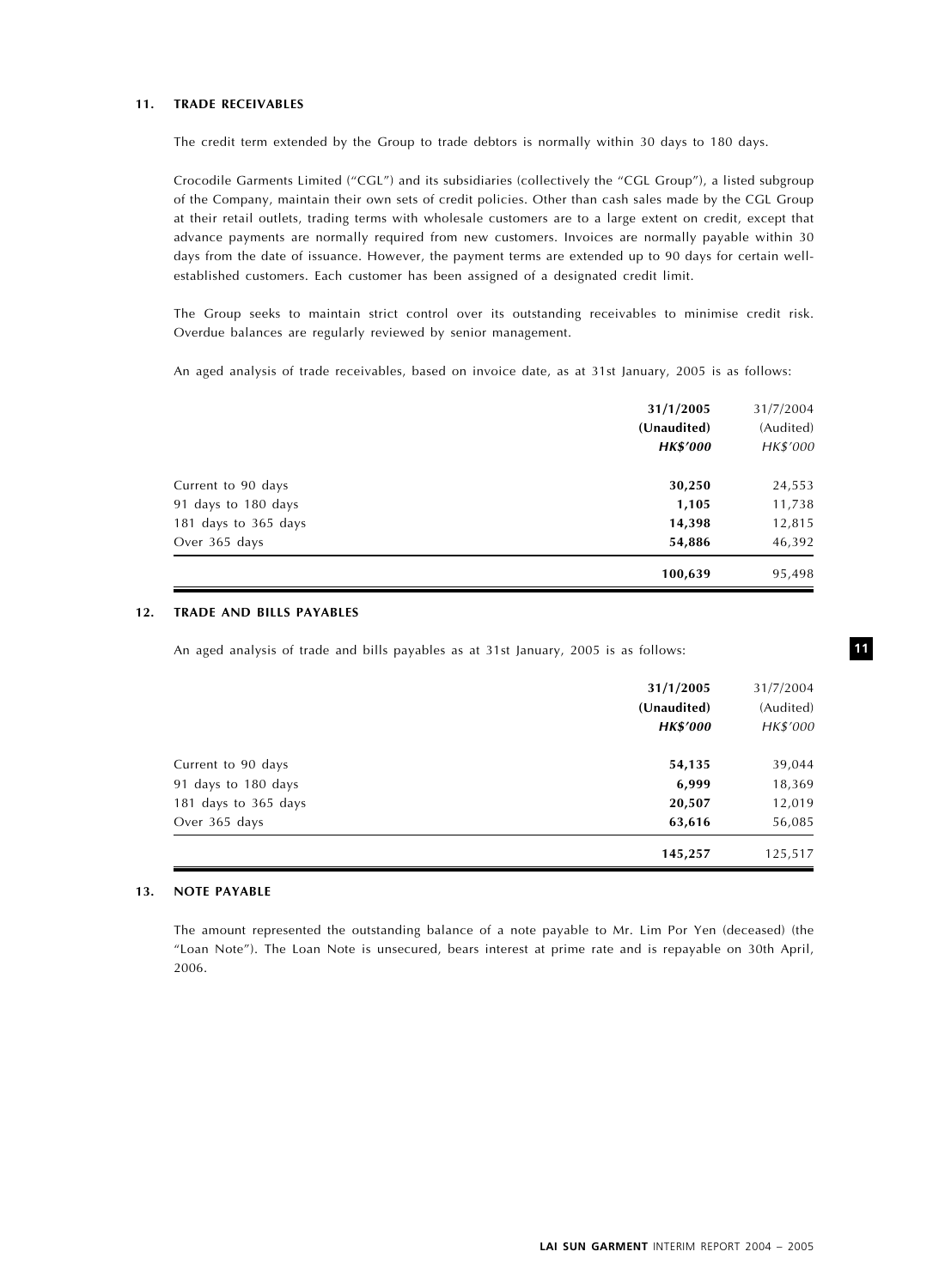# 14. RESERVES

Company

|                                    |           |                    | Investment  |             |              |
|------------------------------------|-----------|--------------------|-------------|-------------|--------------|
|                                    | Share     | <b>Fixed asset</b> | property    |             |              |
|                                    | premium   | revaluation        | revaluation | Accumulated |              |
|                                    | account   | reserve            | reserve     | losses      | <b>Total</b> |
|                                    | HK\$'000  | HK\$'000           | HK\$'000    | HK\$'000    | HK\$'000     |
| At 31st July, 2004 and 1st August, |           |                    |             |             |              |
| 2004 (Audited)                     | 1,119,738 | 65.035             | 15.197      | (1,094,707) | 105,263      |
| Net profit for the period          |           |                    |             | 328.310     | 328,310      |
| At 31st January, 2005 (Unaudited)  | 1,119,738 | 65,035             | 15,197      | (766, 397)  | 433,573      |

#### 15. POST BALANCE SHEET EVENT

On 25th January, 2005, the CGL Group accepted the tender by an independent third party to purchase certain investment properties of the CGL Group (the "Property") for a cash consideration of HK\$145 million. The transaction constitutes a major transaction (disposal) of the Company under the Rules Governing the Listing of Securities in Hong Kong. Taking into account the aggregate carrying value of the Property of HK\$66 million as included in the unaudited condensed consolidated balance sheet of the Group as at 31st January, 2005, the gain on disposal of the Property before expenses to accrue to the Group's consolidated accounts is estimated to be HK\$79 million. Taking into account the Group's 54.93% equity interest in CGL, the net gain on disposal of the Property before expenses, after the 45.07% minority interest, to accrue to the Group's consolidated accounts is estimated to be approximately HK\$43.4 million and the consolidated net assets of the Group will be increased by approximately HK\$43.4 million.

The transaction was approved by shareholders of the Company at the general meetings held on 31st March, 2005. The completion of the transaction was scheduled to take place on 31st May, 2005.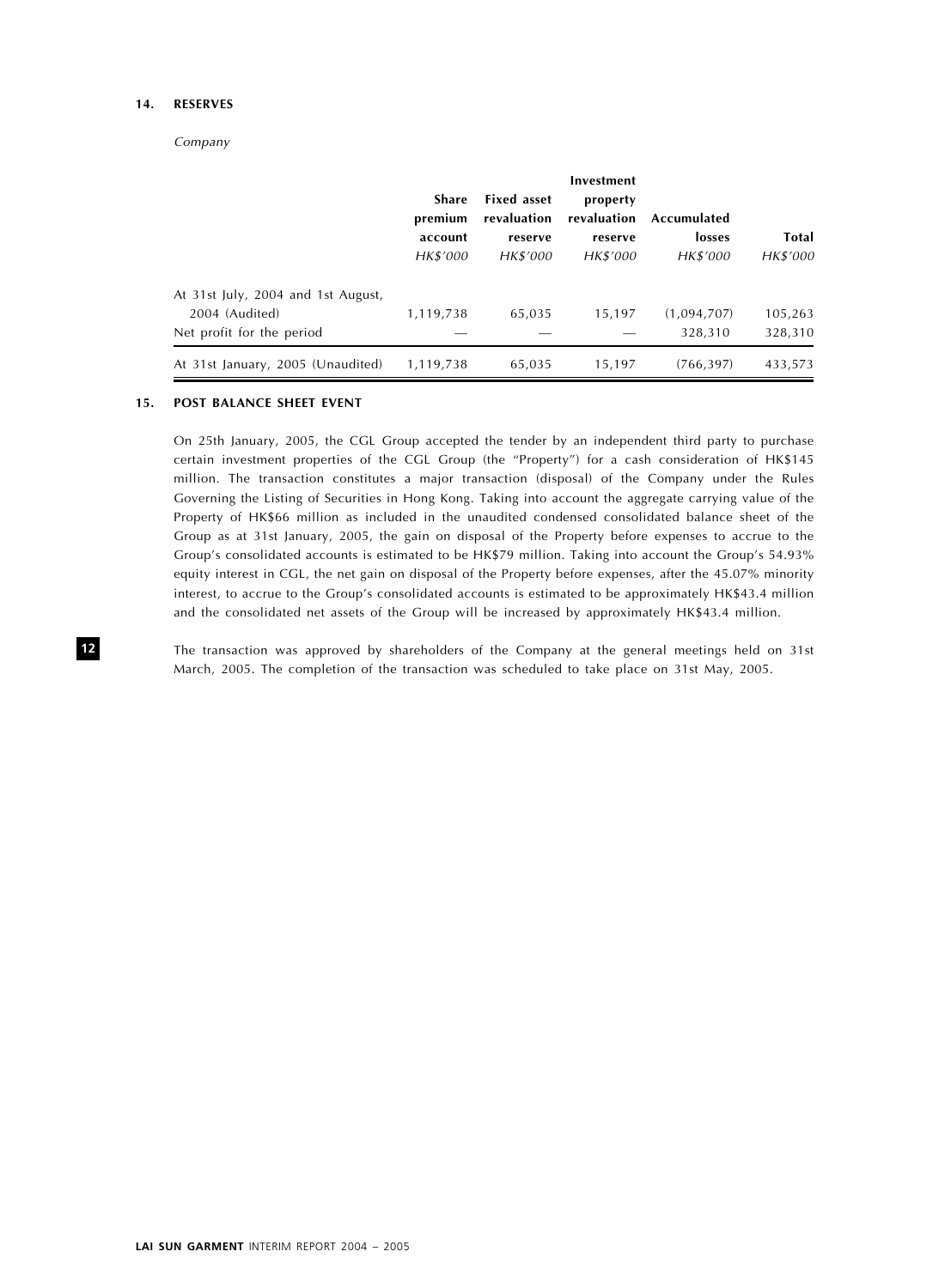# INTERIM DIVIDEND

The Directors do not recommend the payment of an interim dividend for the financial year ending 31st July, 2005. No interim dividend was declared in respect of the previous corresponding period.

#### MANAGEMENT DISCUSSION AND ANALYSIS

#### Business Review

The Group reported an unaudited consolidated net profit attributable to shareholders of HK\$2,470.7 million for the half-year under review. This represents a further improvement on the net profit of HK\$120.8 million recorded for the previous corresponding period. Of the profit for the period under review, approximately HK\$2,421.4 million was derived from the gain on the deemed disposal of the Company's equity interest in Lai Sun Development Company Limited (''LSD'') when it allotted and issued 9,000 million new ordinary shares to its bondholders and creditors, including eSun Holdings Limited, on completion of the settlement of its outstanding indebtedness on 7th December, 2004. The Company's interest in LSD was diluted to approximately 12.42% on allotment and issue of the aforesaid new ordinary shares of LSD, and such interest has since been treated as a long-term investment in the Company's consolidated financial statements. Positive contributions from operations had been reported by the garment operation of the Company, Crocodile Garments Limited and Lai Fung Holdings Limited.

Turnover of the Group, at HK\$286.36 million, was 48.3% lower than the previous corresponding period, due to a fall in turnover achieved by the garment operation of the Company and a 13.3% drop in turnover of the listed subsidiary, Crocodile Garments Limited.

## Lai Sun Development Company Limited ("LSD")

LSD reported an unaudited consolidated net loss of HK\$1,256 million for the half-year, compared with the net loss of HK\$167.1 million for the previous corresponding period.

Despite a fall in turnover, LSD recorded a profit from operating activities of HK\$222.8 million, which was attributable mainly to contributions from reversal of impairment of long term investment in The Waterfront and hotel and restaurant operations. LSD's results for the half-year had been adversely affected as it incurred a loss of HK\$1,484 million arising from completion of the settlement of its indebtedness to bondholders and eSun Holdings Limited on 7th December, 2004. The LSD group, however, turned from a deficiency in net asset position to a net asset position, and from a net current liability position to a net current asset position at the end of the half-year under review.

Average occupancy rate of the investment property portfolio of LSD remained at 95% and rental income had been cushioned from the impact of disposal of a number of properties in the previous financial year by favourable rental reversions, with a fall of around 12% from the previous corresponding period recorded for this half-year. On the property development front, LSD managed to sell the entire residential portion of Kimberley 26 in Tsimshatsui, Kowloon and recognized a profit of approximately HK\$78 million. LSD's hotel operations also returned satisfactory results, in line with continued buoyancy in the local tourism industry.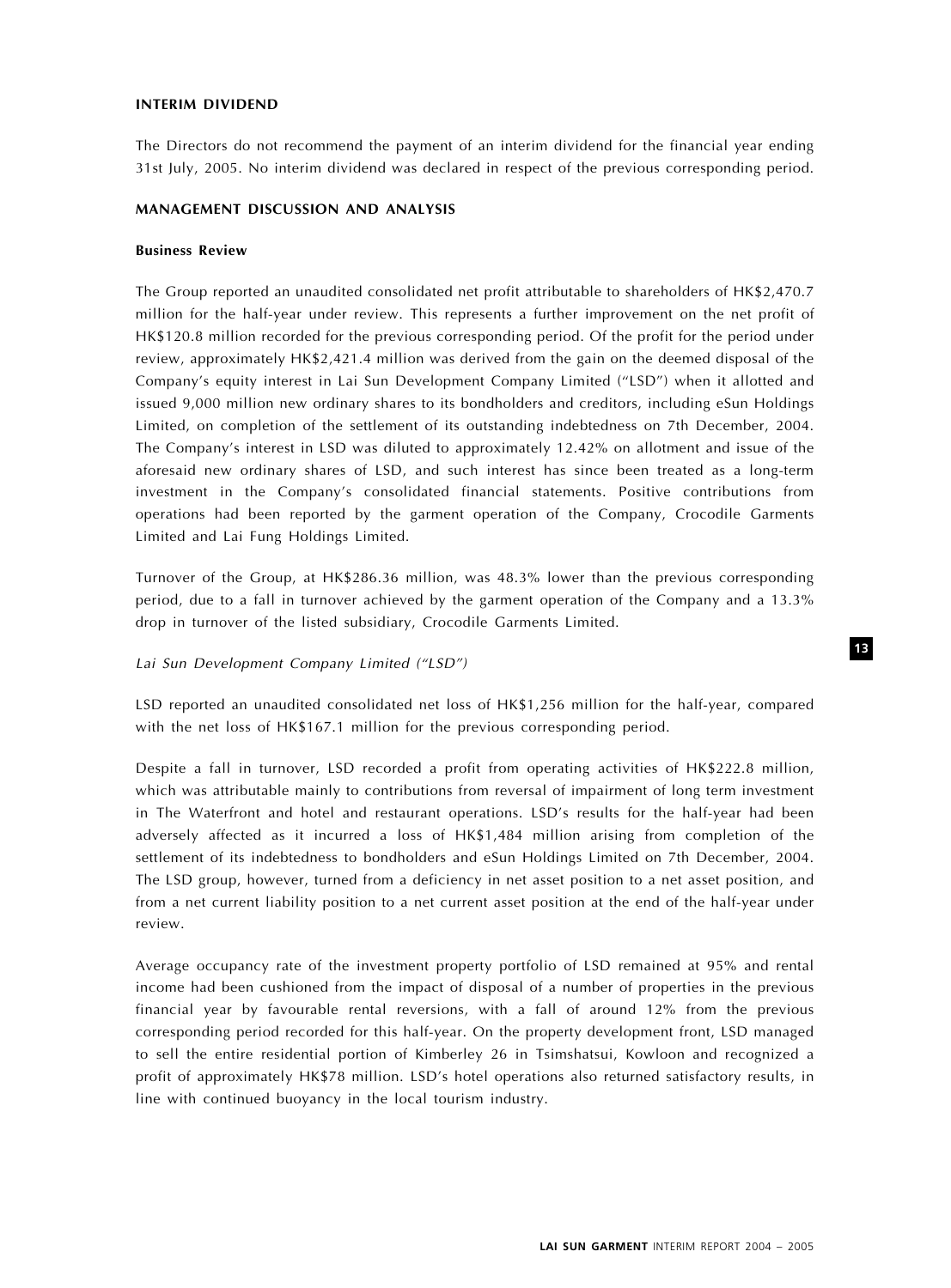#### Lai Fung Holdings Limited ("Lai Fung")

Lai Fung, in which the Group holds a 45.13% interest, reported an unaudited consolidated net profit attributable to shareholders of HK\$50.19 million, compared with the net profit of HK\$50.07 million for the previous corresponding period. The bulk of the profit was derived from operating activities. Turnover increased by 74.4% to HK\$249.7 million, which was attributed to the pre-sale of Regents Park Phase I in Shanghai, and sales of Eastern Place Phase III in Guangzhou.

Encouraging results had been achieved at the pre-sale of Towers 1 to 5 and Tower 7 of Regents Park in Shanghai, with 679 units out of the total of 693 units sold as at 31st December, 2004. Good results had also been recorded at the pre-sale of Eastern Place in Guangzhou, with 412 units out of the total of 438 units in Towers 5 and 6 sold as at the end of January 2005.

Four floors of May Flower Plaza, a commercial property of Lai Fung in Guangzhou, were opened for business during the period under review.

## Crocodile Garments Limited (''CGL'')

CGL reported an unaudited consolidated net profit attributable to shareholders of HK\$18.13 million for the half-year, which was a 66.2% improvement on the results for the previous year. Turnover fell by 13.3% to HK\$212.66 million but gross profit margin improved from 47.6% to 51.4% during the period.

CGL has been pursuing the policy of licensing certain ''Crocodile'' brand products in the Mainland and significant increase in revenue from this category had been achieved. Selling and distribution expenses had been kept under control in tandem with the drop in turnover. Positive results had been recorded by CGL's operation in Hong Kong. However, its performance had been somewhat affected by the unusually warm weather in December 2004 and the incidence of the Chinese New Year which fell in February 2005 after the end of the half-year under review.

Following a review of its franchisee outlets, CGL implemented plans to refurbish around 500 outlets with the new Crocodile brand, but close to 400 outlets considered not suitable had been closed. CGL's operation in the Mainland recorded a 13% drop in turnover as a result of such closures.

#### eSun Holdings Limited ("eSun")

eSun, which now holds a 40.8% interest in LSD and in which LSD holds a 42.54% interest, reported an audited consolidated net profit attributable to shareholders of HK\$52.37 million for the year ended 31st December, 2004. This was a noticeable improvement on the results for the previous year and was attributed mainly to the recognition of a premium arising from the settlement of the HK\$1,500 million debt owed by LSD of HK\$95.99 million, and the share of profits and losses of two associates of eSun, namely LSD and Media Asia Entertainment Group Limited (''MAEG'').

MAEG, which was listed on Singapore Exchange Securities Trading Limited Dealing and Automated Quotation System (''SGX-SESDAQ'') in November 2004 and in which eSun holds a 37.33% interest, reported a net profit attributable to shareholders of HK\$40.02 million for the year ended 31st December, 2004. Despite a drop in total turnover by 21.1% for the year, MAEG's film production and distribution operation achieved an increase in revenue due to the release of eight new films.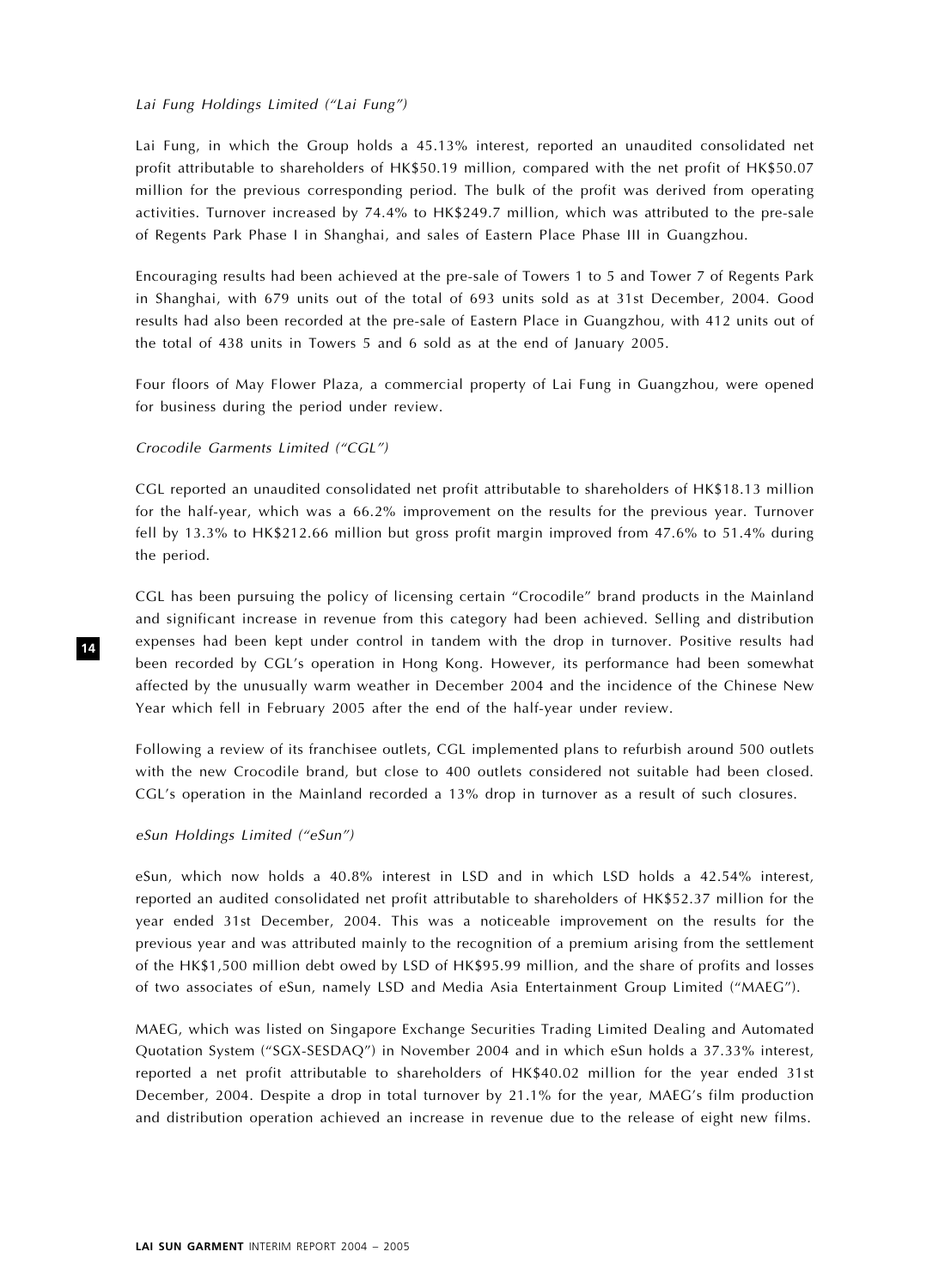## Prospects

The expiration of the quota system for exports of garment and textiles from Hong Kong on 1st January, 2005 is expected to have a significant impact on the operating strategy of the Company. Directors have been evaluating different development strategies, building on the existing fundamental strengths of the Company and with the benefit of the shareholders of the Company as a whole in mind.

The successful completion of the debt settlement plan of LSD in December 2004 has enabled it to re-establish a firm financial footing. There remains an obligation for LSD to repay HK\$266 million secured by the series A bonds issued by the LSD group before 31st December, 2005 through the disposal of LSD group's interests in two hotels in Vietnam and a residential property in Hong Kong. LSD has made a voluntary repayment equivalent to 10% of the total amount in early 2005, and is confident that the outstanding balance will be repaid on time.

LSD will remain prudent in formulating its property development strategy. Given the revival in global travel, it will continue to pursue hotel management opportunities in Hong Kong and the rest of Asia through Furama Hotel and Resorts International Limited, which has maintained a respectable track record in the management of three-to-four star hotels.

Lai Fung remains optimistic of the economic growth in the Yangtze and Pearl River deltas in the Mainland and will therefore maintain its focus on property investment and development projects in Shanghai and Guangzhou. Its investment property in Shanghai, Hong Kong Plaza, should continue to contribute steady rental income. Sale of residential property projects in Shanghai and Guangzhou, namely Phase II of Regents Park and Phase IV of Eastern Place, is expected to further improve turnover and profitability.

Lai Fung also anticipates the planned construction of the Hong Kong-Zhuhai-Macau bridge to substantially improve the overall economic development of the Pan-Pearl River delta region, in which the city of Zhongshan is located. This should benefit Lai Fung in view of its sizable landbank in the above city.

CGL believes that economic fundamentals in both Hong Kong and the Mainland will remain strong but appreciation in property value in Hong Kong has pushed up rental expenses, which could affect the profitability of its operations.

It remains bullish on the fashion retail market in the Mainland and plans to establish its first flagship store in Shanghai. However, counterfeit "Crocodile" products have emerged and more resources will be allocated to control this problem.

eSun announced at the end of 2004 its intention to actively explore the feasibility of participating in the residential and hotels property development market in Macau. Should eSun proceed with its plans, it is anticipated that the component and weighting of investments of the eSun group will undergo significant changes. MAEG intends to focus on high-budget productions featuring a combination of Hong Kong and Mainland talents. It has also expanded its business scope to include the provision of consultancy services for film exhibition and cinema operation in the Mainland.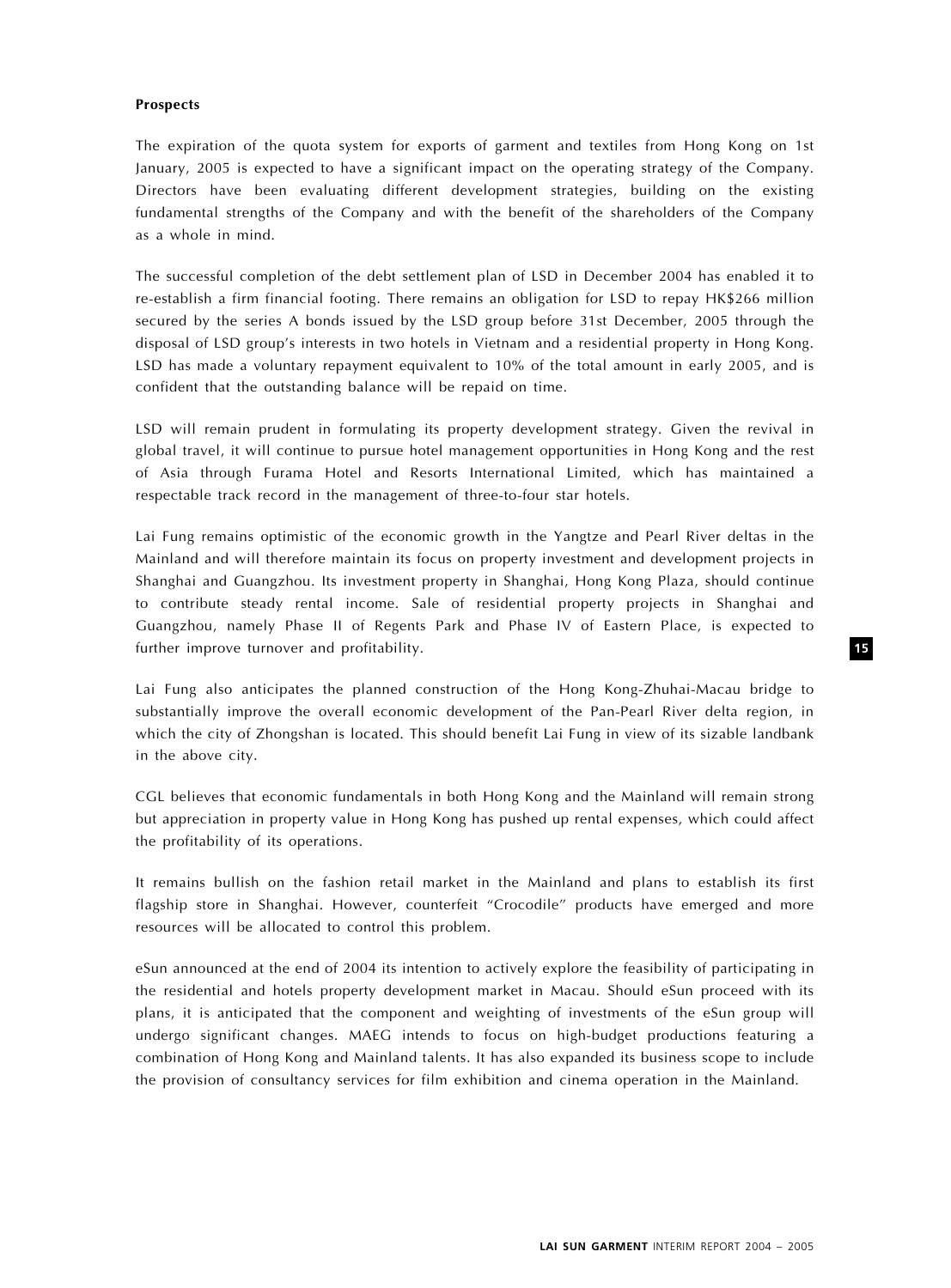#### Liquidity and Financial Resources

As at 31st January, 2005, total bank and other borrowings (including the note payable of HK\$195 million and a loan of HK\$33 million payable to Mr. Lim Por Yen (deceased), bank borrowings of HK\$76 million, and a loan of HK\$70 million payable to Mr. Lam Kin Ngok, Peter) amounted to HK\$374 million. As at that date, unaudited consolidated net assets of the Group amounted to approximately HK\$2,271 million. The debt to equity ratio as expressed as a percentage of total bank and other borrowings to unaudited consolidated net assets of the Group as at that date was approximately 16.5%.

The note payable of HK\$195 million payable to Mr. Lim Por Yen (deceased) has a maturity date on 30th April, 2006 and the loan of HK\$70 million payable to Mr. Lam Kin Ngok, Peter is not repayable within one year from 31st January, 2005. The remaining bank and other borrowings of HK\$109 million were repayable or renewable within one year.

The Group's bank borrowings were mainly denominated in HK dollar thereby avoiding any unnecessary exchange risk exposure. The majority of the bank and other borrowings was maintained as floating rate debt. Attention will be paid to the interest rate movements. Hedging instruments will be employed when necessary to hedge against any unanticipated interest rate volatilities.

As at 31st January, 2005, certain investment properties with carrying values of approximately HK\$264 million were pledged to banks to secure banking facilities granted to the Group. In addition, 115,000,000 ordinary shares of Lai Fung and 96,000,000 ordinary shares of CGL held by the Group were pledged to a bank to secure banking facilities granted to the Group.

Cash and cash equivalents and short-term listed investments held by the Group as at 31st January, 2005 amounted to HK\$213 million and HK\$27 million, respectively, which were considered adequate to cover the working capital requirement of the Group.

Most of the Group's sales and purchases were mainly conducted in US dollar, HK dollar, Renminbi and euro. Foreign purchases in euro were mostly covered with forward exchange contracts in order to minimise the exchange risk.

#### Employees and Remuneration Policies

The Group employed a total of approximately 900 (31st July, 2004: 1,000) employees as at 31st January, 2005. Pay rates of employees are maintained at competitive levels and salary adjustments are made on a performance related basis. Other staff benefits included a number of mandatory provident fund schemes for all the eligible employees, free hospitalisation insurance plan, subsidised medical care and subsidies for external educational and training programmes.

## Contingent Liabilities

As at 31st January, 2005, the Company and the Group did not have any material contingent liabilities. There is no material change in contingent liabilities since the last annual report date.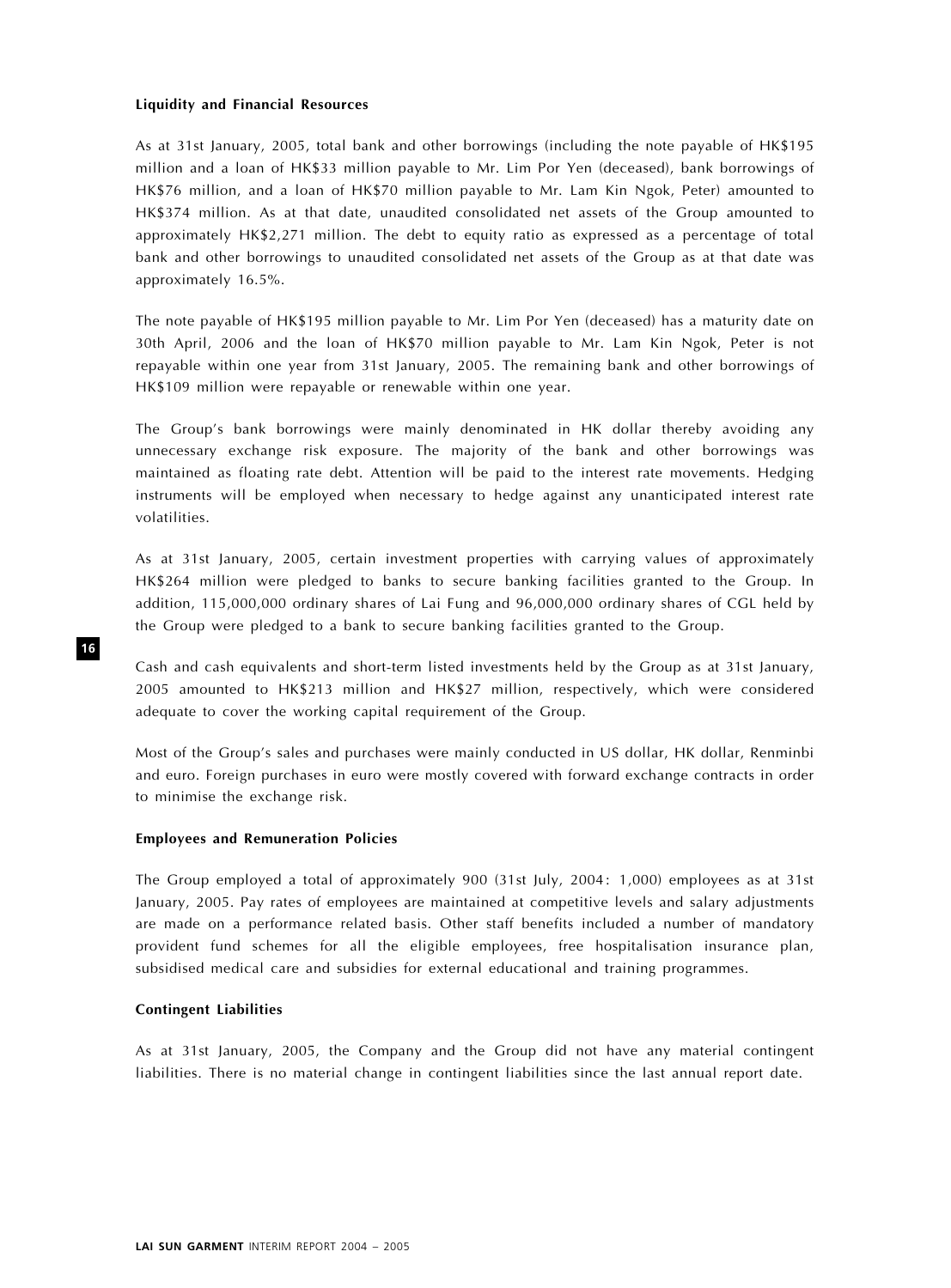## DIRECTORS' INTERESTS

As at 31st January, 2005, the following Directors and chief executive of the Company were interested, or were deemed to be interested in the following long and short positions in the shares, underlying shares of equity derivatives and debentures of the Company or any associated corporation (within the meaning of the Securities and Futures Ordinance ("SFO")) which (a) were required to be notified to the Company and The Stock Exchange of Hong Kong Limited (the "Stock Exchange") pursuant to Divisions 7 and 8 of Part XV of the SFO; or (b) were required, pursuant to section 352 of the SFO, to be entered in the register referred to therein (the "Register"); or (c) were required, pursuant to the Code for Securities Transactions by Directors adopted by the Company to be notified to the Company and the Stock Exchange:

## (1) The Company

|                                 |                              |                            | . .                           |                     |                        |            |
|---------------------------------|------------------------------|----------------------------|-------------------------------|---------------------|------------------------|------------|
| Name of Director                | Personal<br><b>Interests</b> | Family<br><b>Interests</b> | Corporate<br><b>Interests</b> | Capacity            | Total                  | Percentage |
| Lim Por Yen                     | Nil                          | 488,660,750<br>(Note 1)    | Nil                           | owner               | Beneficial 488,660,750 | 33.99%     |
| Lam Kin Ngok, Peter 110,794,951 |                              | Nil                        | 484,991,750<br>(Note 2)       | owner               | Beneficial 595,786,701 | 41.44%     |
| Lam Kin Ming                    | 4,451,790                    | Nil                        | Nil                           | Beneficial<br>owner | 4,451,790              | 0.31%      |
| U Po Chu                        | 3,669,000                    | Nil                        | 484,991,750<br>(Note 2)       | owner               | Beneficial 488,660,750 | 33.99%     |
| Chiu Wai                        | 199,600                      | Nil                        | Nil                           | Beneficial<br>owner | 199,600                | 0.01%      |
| Lai Yuen Fong                   | Nil                          | 488,660,750<br>(Note 3)    | Nil                           | owner               | Beneficial 488,660,750 | 33.99%     |

Long positions in the shares

#### Notes:

- 1. Mr. Lim Por Yen passed away on 18th February, 2005. He was deemed to be interested in 488,660,750 shares by virtue of the interest in such shares of his spouse, Madam U Po Chu.
- 2. Madam U Po Chu and Mr. Lam Kin Ngok, Peter were deemed to be interested in 484,991,750 shares each by virtue of their respective 50% interest in the issued share capital of Wisdoman Limited which directly owned 484,991,750 shares in the Company. Mr. Lam Kin Ngok, Peter, Mr. Lam Kin Ming and Madam U Po Chu were directors of the Company and held an interest of approximately 42% in aggregate in the issued share capital of the Company.
- 3. Madam Lai Yuen Fong was deemed to be interested in 488,660,750 shares by virtue of the interest in such shares of her spouse, Mr. Lim Por Yen.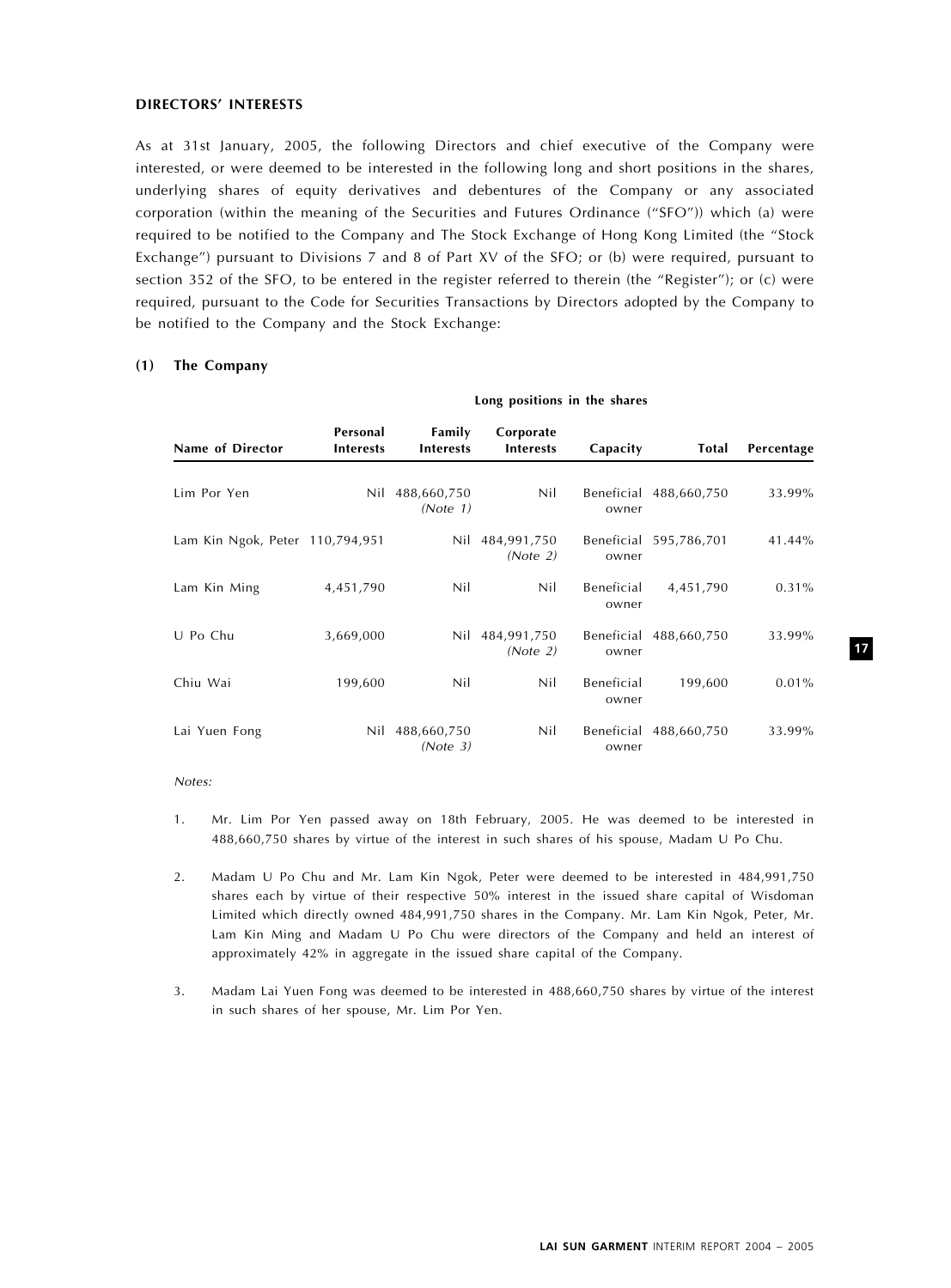# (2) Associated Corporations

## (a) Lai Fung Holdings Limited (''Lai Fung'')

| Name of Director    | Personal<br><b>Interests</b> | Family<br><b>Interests</b>            | Corporate<br>Interests                                         | Capacity |                              | <b>Total Percentage</b> |
|---------------------|------------------------------|---------------------------------------|----------------------------------------------------------------|----------|------------------------------|-------------------------|
| Lim Por Yen         |                              | 115,156,000 2,650,688,037<br>(Note 1) |                                                                | owner    | Nil Beneficial 2,765,844,037 | 47.09%                  |
| U Po Chu            | Nil                          | (Note 2)                              | 115,156,000 2,650,688,037 Beneficial 2,765,844,037<br>(Note 3) | owner    |                              | 47.09%                  |
| Lam Kin Ngok, Peter | Nil                          |                                       | Nil 2.650.688.037 Beneficial 2.650.688.037<br>(Note 3)         | owner    |                              | $45.13\%$               |
| Lai Yuen Fong       |                              | Nil 2,765,844,037<br>(Note 4)         |                                                                | owner    | Nil Beneficial 2,765,844,037 | 47.09%                  |

#### Long positions in the shares of Lai Fung

#### Notes:

- 1. Mr. Lim Por Yen passed away on 18th February, 2005. He was deemed to be interested in 2,650,688,037 shares in Lai Fung by virtue of the interest in such shares of his spouse, Madam U Po Chu.
- 2. Madam U Po Chu was deemed to be interested in 115,156,000 shares in Lai Fung by virtue of the interest in such shares of her spouse, Mr. Lim Por Yen.
- 3. The Company and its wholly-owned subsidiary beneficially owned 2,650,688,037 shares in Lai Fung. Madam U Po Chu and Mr. Lam Kin Ngok, Peter were deemed to be interested in 2,650,688,037 shares each in Lai Fung by virtue of their respective 50% interest in the issued share capital of Wisdoman Limited which directly owned approximately 33.73% of the issued share capital of the Company.
- 4. Madam Lai Yuen Fong was deemed to be interested in 2,765,844,037 shares in Lai Fung by virtue of the interest in such shares of her spouse, Mr. Lim Por Yen.

Long positions in the shares of CGL

#### (b) Crocodile Garments Limited ("CGL")

| Name of Director    | Personal<br><b>Interests</b> | Family<br><b>Interests</b>  | Corporate<br><b>Interests</b>                      | Capacity |                            | <b>Total Percentage</b> |  |
|---------------------|------------------------------|-----------------------------|----------------------------------------------------|----------|----------------------------|-------------------------|--|
| Lim Por Yen         |                              | Nil 338,982,809<br>(Note 1) |                                                    | owner    | Nil Beneficial 338,982,809 | 54.93%                  |  |
| U Po Chu            | Nil                          |                             | Nil 338,982,809 Beneficial 338,982,809<br>(Note 2) | owner    |                            | 54.93%                  |  |
| Lam Kin Ngok, Peter | Nil                          |                             | Nil 338,982,809 Beneficial 338,982,809<br>(Note 2) | owner    |                            | 54.93%                  |  |
| Lai Yuen Fong       |                              | Nil 338,982,809<br>(Note 3) |                                                    | owner    | Nil Beneficial 338,982,809 | 54.93%                  |  |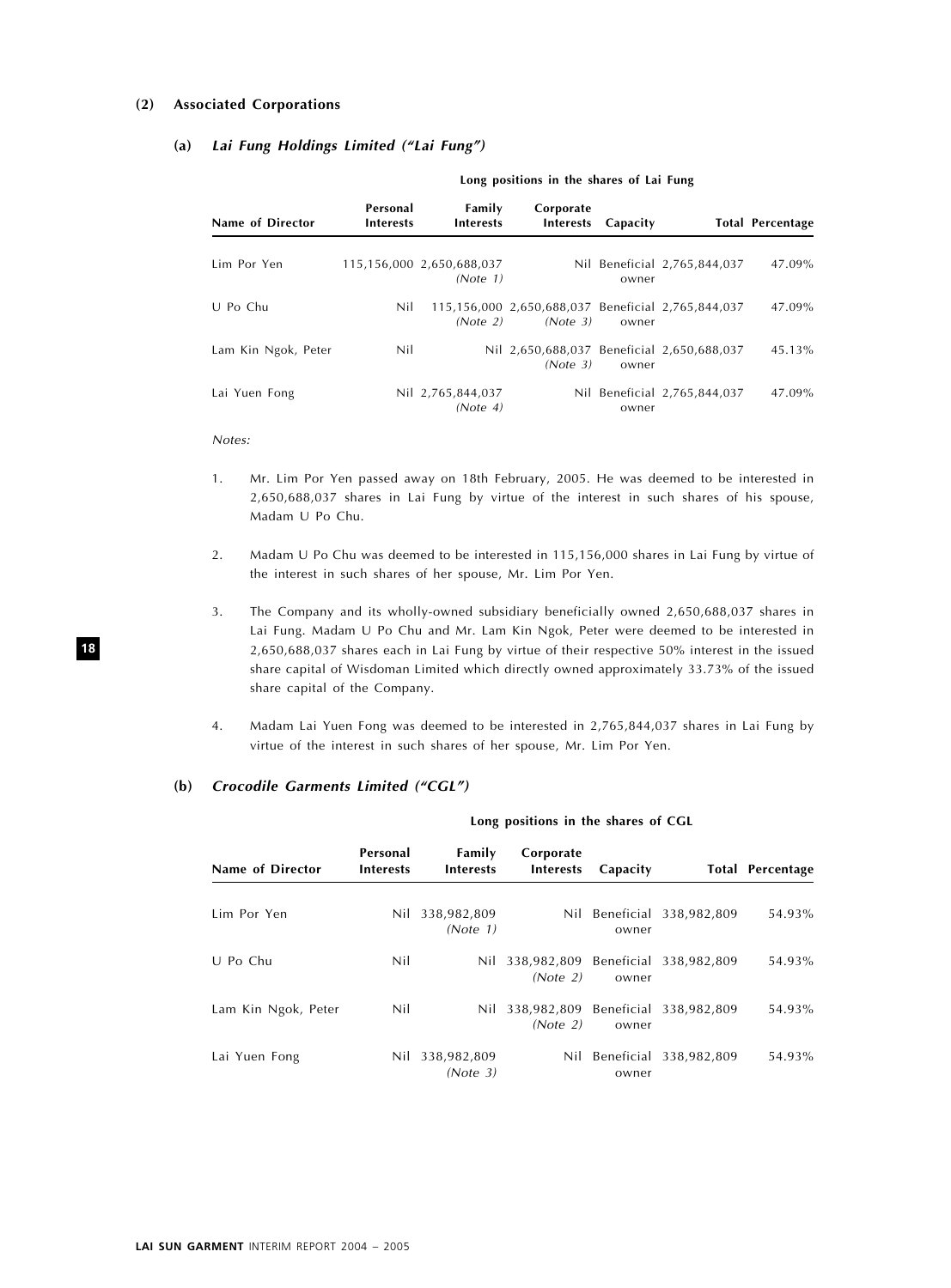#### Notes:

- 1. Mr. Lim Por Yen passed away on 18th February, 2005. He was deemed to be interested in 338,982,809 shares in CGL by virtue of the interest in such shares of his spouse, Madam U Po Chu.
- 2. The Company and its wholly-owned subsidiary beneficially owned 338,982,809 shares in CGL. Madam U Po Chu and Mr. Lam Kin Ngok, Peter were deemed to be interested in 338,982,809 shares each in CGL by virtue of their respective 50% interest in the issued share capital of Wisdoman Limited which directly owned approximately 33.73% of the issued share capital of the Company.
- 3. Madam Lai Yuen Fong was deemed to be interested in 338,982,809 shares in CGL by virtue of the interest in such shares of her spouse, Mr. Lim Por Yen.

Save as disclosed above, as at 31st January, 2005, none of the Directors and chief executive of the Company were interested, or were deemed to be interested in the long and short positions in the shares, underlying shares of equity derivatives and debentures of the Company or any associated corporation which were required to be notified to the Company and the Stock Exchange or recorded in the Register as aforesaid.

# SUBSTANTIAL SHAREHOLDERS' AND OTHER PERSONS' INTERESTS

As at 31st January, 2005, the following persons, some of whom are Directors or chief executive of the Company, had an interest in the following long positions in the shares and underlying shares of equity derivatives of the Company as recorded in the register required to be kept under section 336 of the SFO:

| <b>Name</b>                                  | Capacity         | <b>Nature</b><br>(Note 1) | Number of Shares | Percentage         |
|----------------------------------------------|------------------|---------------------------|------------------|--------------------|
| Lim Por Yen                                  | Beneficial owner | Family                    | 488,660,750      | 33.99%<br>(Note 2) |
| Lam Kin Ngok, Peter                          | Beneficial owner | Personal and<br>corporate | 595,786,701      | 41.44%<br>(Note 3) |
| U Po Chu                                     | Beneficial owner | Personal and<br>corporate | 488,660,750      | 33.99%<br>(Note 3) |
| Lai Yuen Fong                                | Beneficial owner | Family                    | 488,660,750      | 33.99%<br>(Note 4) |
| Wisdoman Limited                             | Beneficial owner | Corporate                 | 484,991,750      | 33.73%             |
| Far East Consortium<br>International Limited | Beneficial owner | Corporate                 | 108,697,000      | 7.56%<br>(Note 5)  |

#### Long positions in the shares

Notes:

1. Personal, family and corporate denote personal interest, family interest and corporate interest respectively.

- 2. Mr. Lim Por Yen passed away on 18th February, 2005. He was deemed to be interested in 488,660,750 shares by virtue of the interest in such shares of his spouse, Madam U Po Chu.
- 3. Madam U Po Chu and Mr. Lam Kin Ngok, Peter were deemed to be interested in 484,991,750 shares each by virtue of their respective 50% interest in the issued share capital of Wisdoman Limited which directly owned 484,991,750 shares in the Company.